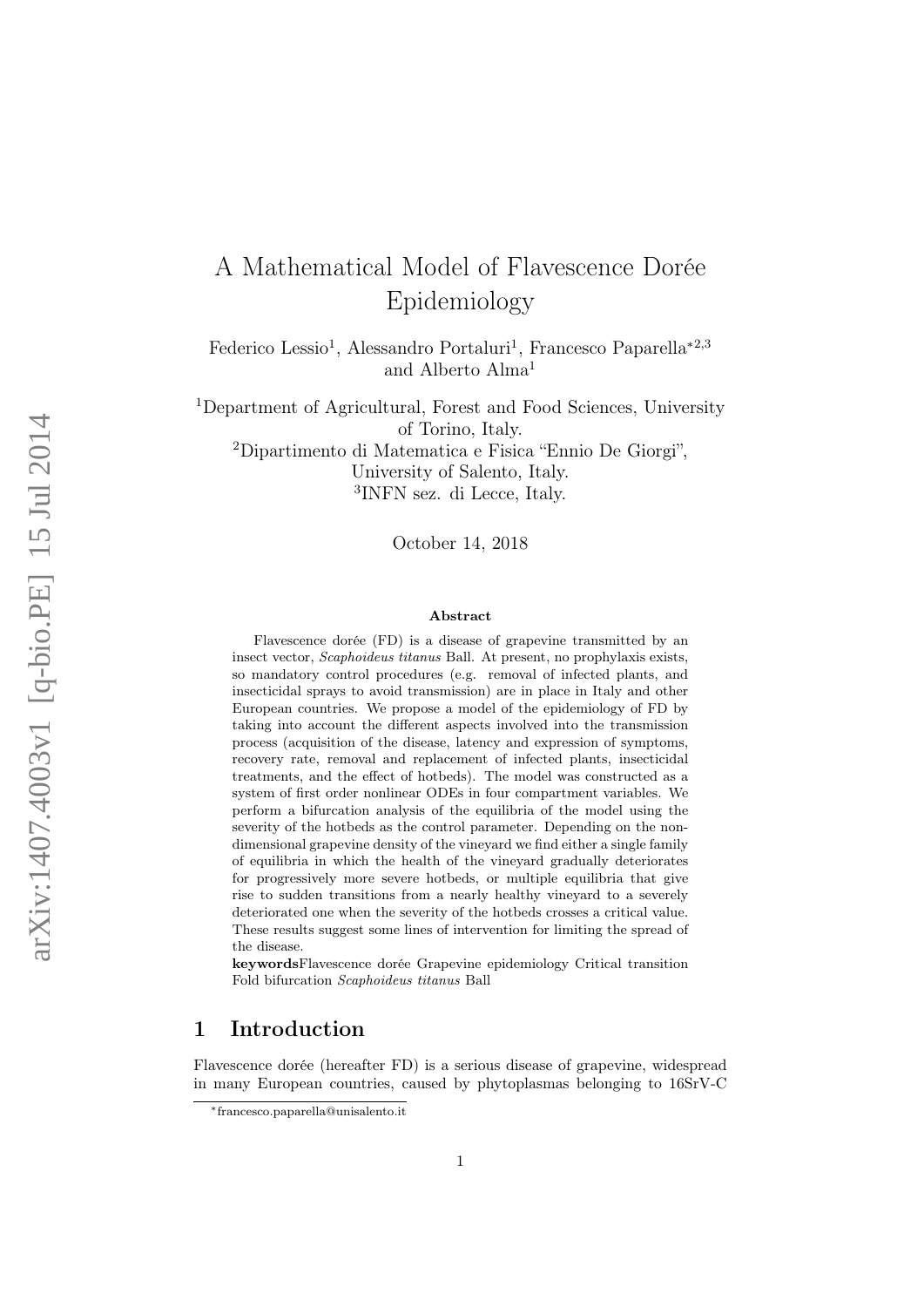and 16SrV-D ribosomal groups [\[1\]](#page-20-0). Symptoms of FD include leaf yellowing or redness, lack of lignification of canes, lack of blossom, and so on. The infected plants stop to produce grapes, and die after a few years. Symptoms of FD are usually shown after a latency period of 1-3 years from infection; young plants are more likely to show symptoms just one year after infection [\[3,](#page-20-1) [2\]](#page-20-2).

FD is transmitted vine-to-vine by an insect vector, Scaphoideus titanus Ball (Hemiptera: Cicadellidae), native to North America and introduced into Europe in the late 1950s [\[4,](#page-20-3) [17\]](#page-21-0). S. titanus feeds and reproduces only on grapevine (Vitis spp.), has a single generation per year, and overwinters in the egg stage, laid under the bark of grapes [\[5,](#page-20-4) [17\]](#page-21-0). Eggs start to hatch during spring, and the insect over-goes through five nymphal instars before becoming adult during summer [\[5,](#page-20-4) [6\]](#page-20-5). Nymphs from the 3rd and later instars acquire phytoplasmas when feeding on infected plants, and after a latency period lasting 4-5 weeks (meanwhile becoming adults) they are able to inoculate phytoplasmas to healthy plants [\[7\]](#page-20-6). Once infective, insects retain vector capability through their lifetime; on the other hand, no transovarial transmission has been proved for S. titanus at present, therefore newly born insects have to feed on infected plants in order to acquire phytoplasmas [\[8\]](#page-21-1). Other insects are acknowledged to be occasional vectors [\[9\]](#page-21-2), however their role in the spread of Flavescence dorée to date is not considered to be important.

Infected plants may be subject to recovery, with symptoms disappearing within a few years after the infection with recovery rates that depend on cultivar and age of plants, the youngest being the less able to recover [\[3\]](#page-20-1). Observed recovery rates are highly variable and range from 1% to 70% of the infected plants, but show a strong inverse dependence on the abundance of the vector insect, with the highest recovery rates observed in vineyards subject to aggressive insecticide treatments, and the lowest in vineyards subject to no treatments [\[3,](#page-20-1) [10\]](#page-21-3). This supports the notion that recovered plants are not immune from reinfection. However, recovered plants are not a source of phytoplasmas for insects [\[11\]](#page-21-4).

In Italy FD is subject to mandatory control procedures, including sprays of insecticide against the vector and removal of the infected plants, which, however, may have higher cost than insecticide treatment. In many vine-growing areas abandoned vineyards and woods containing wild grapevine act as hotbeds of both phytoplasmas and S. titanus [\[12,](#page-21-5) [13\]](#page-21-6). Adults of S. titanus are able to move from untreated to treated vineyards up to a distance of about 300 m [\[13\]](#page-21-6).

In this paper we model the dynamics of the spread of FD over time, by considering the different aspects involved into (or influencing the) transmission process. The model could be used for forecasting the epidemiology of FD in a vineyard, given the knowledge of some parameters. More importantly, it highlights the key ecological factors involved in the infection process, and thus it offers guidance for planning an adequate response.

From a mathematical point of view, the model is a system of nonlinear, firstorder, ordinary differential equations in the compartments  $S, L, I, G$ , modelling the dynamical behaviour of healthy full-grown, latent, infected and young (nursery) plants, respectively.

The rest of the paper is structured as follows. In Section [2](#page-2-0) we formulate the model and present the main mathematical results. In Section [3](#page-11-0) we discuss the ecological significance of those results. Conclusions are given in Section [4.](#page-15-0) The Appendix [5](#page-17-0) contains proofs and other mathematical details that, for brevity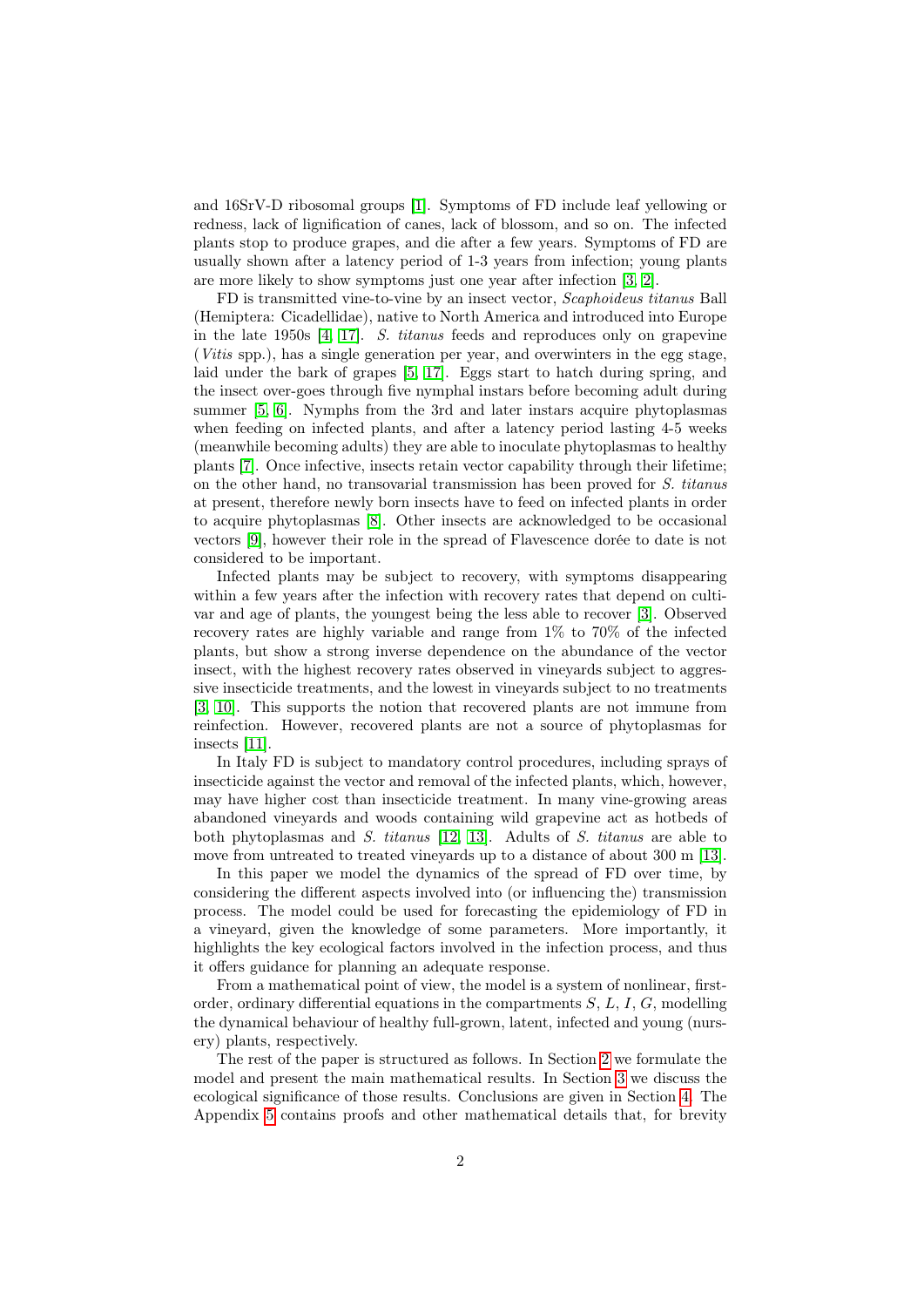

<span id="page-2-1"></span>Figure 1: Graphical representation of the model. The grapevine population in a vineyard is split into four compartments, representing healthy, full-grown plants  $(S)$ , healthy, young plants  $(G)$ , latent plants  $(L)$  and infected plants  $(I)$ . The solid black arrows represent the processes that increase (inward arrow) or decrease (outward arrow) the population of each compartment. The dashed gray arrows represent the effect of infection hotbeds close to the vineyard, triggering the infection fluxes in initially healthy vineyards.

and clarity, were omitted in the main text.

# <span id="page-2-0"></span>2 The model

#### 2.1 Formulation

Previous modeling efforts have focused on the life-cycle of the S. titanus with the goal of optimizing the timing of pest management operations [\[14\]](#page-21-7). Models of this kind encompass a time frame of less than one year and are unable to describe the long-term evolution of an infested vineyard. In spite of the complicated life cycle, the year-to-year population levels of  $S$ , titanus in a vine growing area remains roughly constant, or at least of the same degree of magnitude, if all known relevant factors (e.g. timing, number and effectiveness of insecticidal sprays, the presence of nearby hotbeds of infestation) are kept constant. [\[15,](#page-21-8) [16,](#page-21-9) [14\]](#page-21-7). Therefore, for time scales longer than one year, it seems to be reasonable to formulate a continuous-time model whose variables are representative of plants densities in a vineyard, and where the insect vector does not appear explicitly, but is parameterized by a coupling term between the infected and the healthy plants.

Our model splits the grapevine population of a vineyard in four compart-ments (or stages), as shown in Figure [1.](#page-2-1) The variable  $S$  represents the density of healthy, full-grown plants (number of vines per unit area), and I represents the density of infected plants. Because of the lack of transovarial transmission [\[8\]](#page-21-1), individuals of S. titanus become vectors of the phytoplasma by feeding on infected plants. This occurs at the nymph stage, when the insect lacks the ability to move from plant to plant [\[17\]](#page-21-0). Therefore, after the eclosion, the abundance of mobile, phytoplasma-carrying adults will be proportional to the number of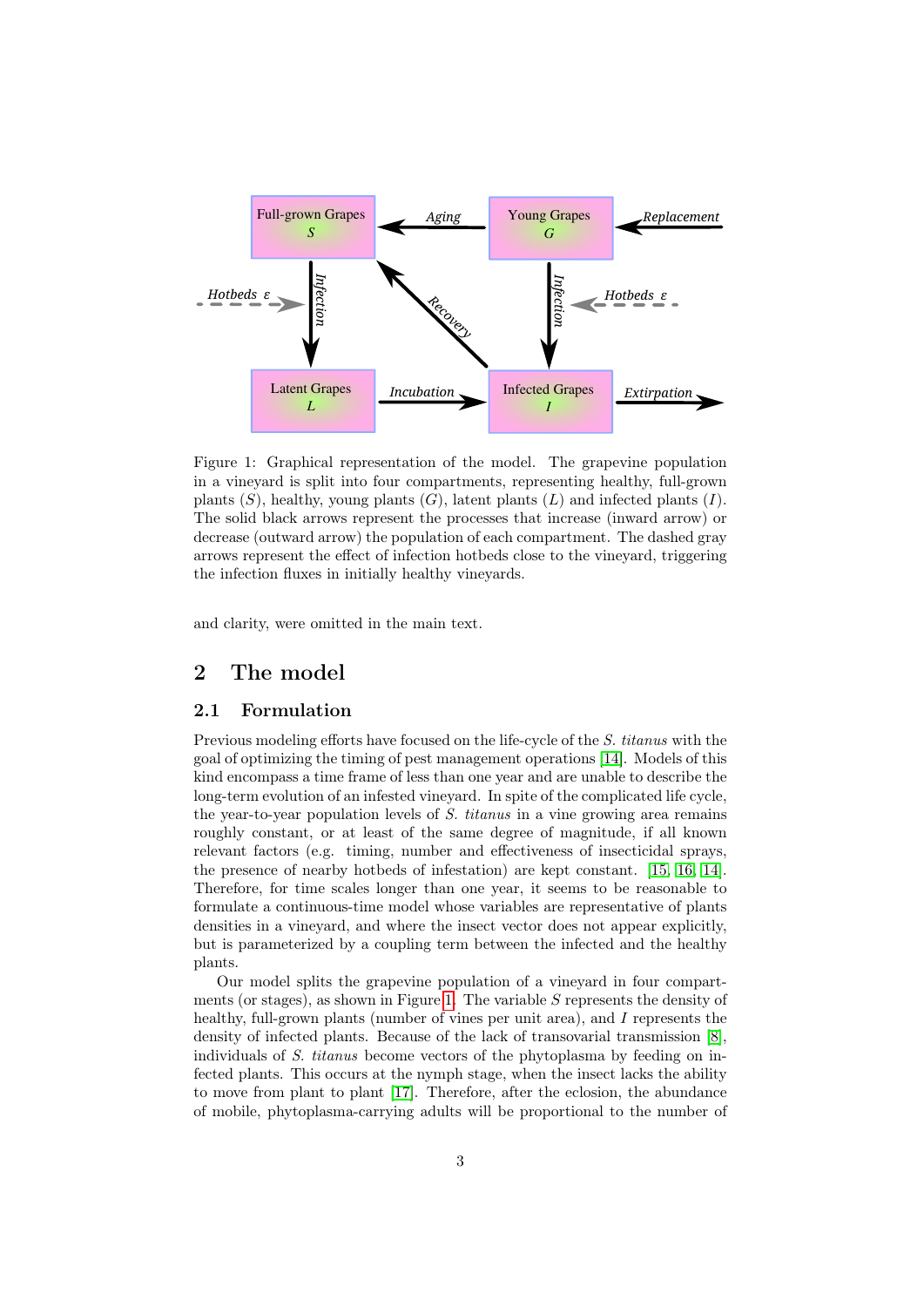infected plants. Thus infection rate of the healthy plants should be modeled by a term of the form

<span id="page-3-1"></span>
$$
Inflection rate = f(I)S
$$
\n<sup>(1)</sup>

where  $f$  is an unknown function that quantifies the efficiency of phytoplasmacarrying adults at infecting healthy plants. Obviously, f must be a monotonically growing function of the density of infected plants, with  $f(0) = 0$ . Laboratory experiments show that a small, but non-negligible fraction of plants remains healthy, after a relatively long exposure to a population fully composed by infected insects [\[18\]](#page-21-10). This suggests that many probes from infected adults may be required for a plant to eventually contract FD. If this hypothesis is correct, then small numbers of infected plants in a vineyard should not be very effective at spreading the disease, because the small number of phytoplasma-carrying adults originating from those plants would feed on many different healthy plants during their lifespan, and only rarely return on the same plant enough times to infect it. Thus we argue that also the derivative of f vanishes for  $I \rightarrow 0$ . Of course, if the density of infected plants is large, the probability of recurrent feeding on the same healthy plant of phytoplasma-carrying insects must be large as well. Thus we argue that  $f$  should grow faster than linearly with  $I$ , at least at moderately low values of I. The simplest mathematical expression that captures these assumptions is

<span id="page-3-0"></span>
$$
Inflection rate = qSI^2
$$
 (2)

where  $q$  is a constant whose value depends on the susceptibility to the infection of the particular cultivar which is being considered, and on the local abundance of S. titanus. The value of this constant is subject to large uncertainties. We estimate  $q \approx 10^{-6}$  ha<sup>2</sup> plants<sup>-2</sup> Y<sup>-1</sup>, but reasonable values range from  $10^{-7}$  to  $10^{-5}$  ha<sup>2</sup> plants<sup>-2</sup> Y<sup>-1</sup> (see Appendix [5.1](#page-17-1) for details). The effect of insecticide treatments is that of lowering the value of q. This is discussed in Section [3.2.](#page-13-0)

Because direct laboratory measurements of f are presently lacking, we have resisted the temptation of using more complicated functional forms that, for example, let f taper off (and maybe approach a horizontal asymptote) as  $I$ increases. At the end of Section [3](#page-11-0) we discuss the effect of choosing  $f$  proportional to I.

In the presence of hotbeds of infection nearby the modeled vineyard (such as infected wild grapes or an abandoned infected vineyard), the density of infected plants that enters in the infection rate terms should not be I, but rather  $(I + \varepsilon)$ , where the parameter  $\varepsilon$  quantifies the phytoplasma-carrying insects coming from the hotbeds, which appears to decay exponentially with the distance of the hotbed [\[13\]](#page-21-6).

In time, some infected plants have a chance to recover from the disease, and to return symptom-free. Furthermore, they may be re-infected, thus recovered plants do not require a separate compartment. The process of recovery is modeled by a flux from the I to the S compartments quantified as  $k_1I$ . Experimental data, taken in vineyards where insecticide treatments had brought to a negligible amount the presence of S. titanus, show that the constant  $k_1^{-1}$  ranges between 2 and 3 years for the popular Barbera and Sauvignon cultivars [\[10\]](#page-21-3). For other cultivars these figures should be taken as representative of the order of magnitude, and not as accurate estimates of the recovery rate.

In full-grown plants, the symptoms of FD do not usually appear immediately after the inoculation. Inoculated individuals may remain in a latent, symptom-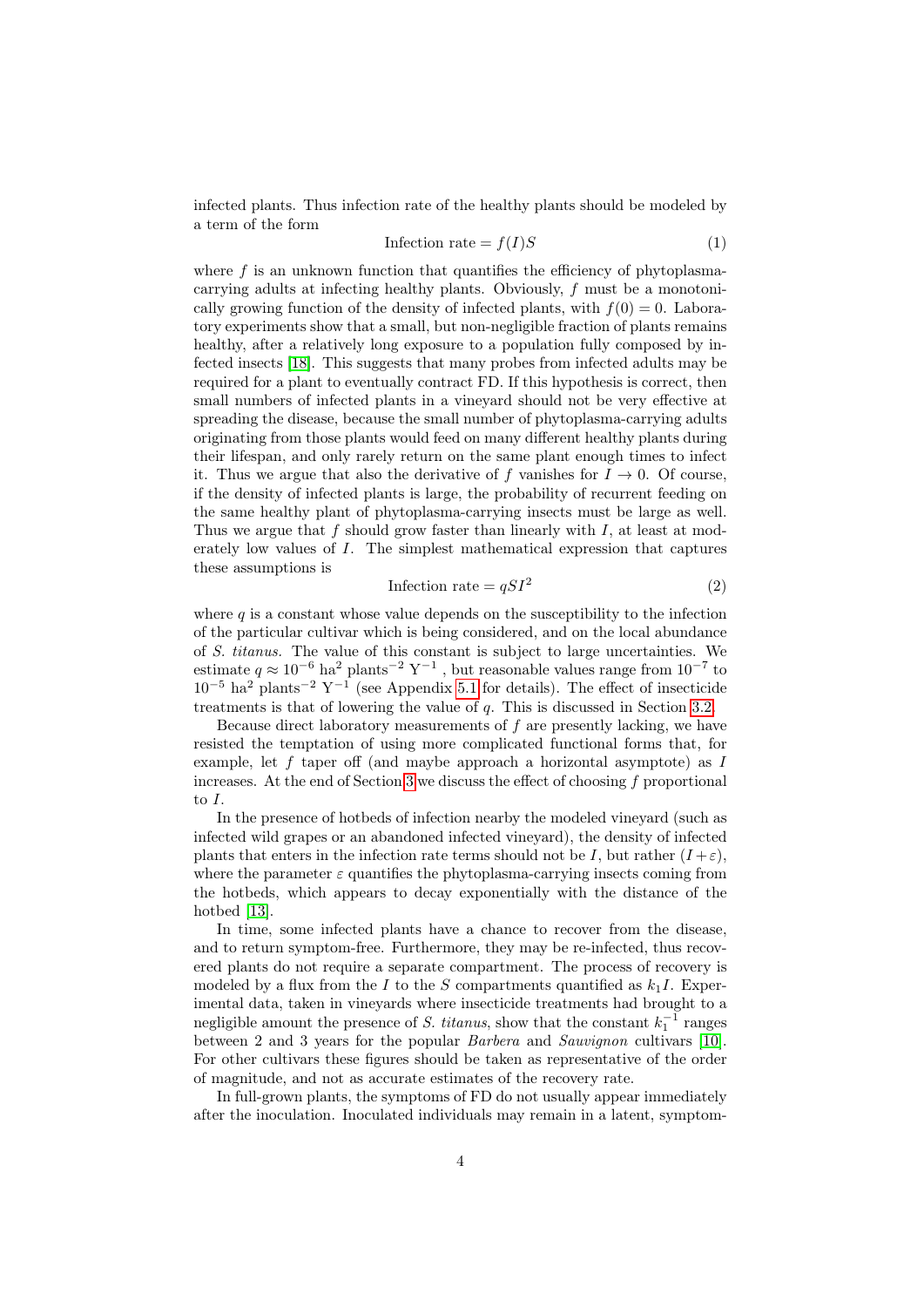<span id="page-4-0"></span>

|                              |           | respectively and the property verifies of the personal version of the control of the control of the control of the control of the control of the control of the control of the control of the control of the control of the co |                                                                                                      |
|------------------------------|-----------|--------------------------------------------------------------------------------------------------------------------------------------------------------------------------------------------------------------------------------|------------------------------------------------------------------------------------------------------|
| Process                      | Parameter | Value                                                                                                                                                                                                                          | Reference                                                                                            |
| Farmer's intervention time   |           | $\geq$                                                                                                                                                                                                                         | is mandatory by law ( $DM$ 32442/2000). Similar<br>In Italy immediate eradication of infected plants |
| Vineyard's design density    |           | $2000$ to $11000$ plants/ha                                                                                                                                                                                                    | measures are in place in France.                                                                     |
| Coupling infected-healthy    |           | $10^{-6}$ (10 <sup>-7</sup> to $10^{-5}$ ) ha <sup>2</sup> plants <sup>-2</sup> Y <sup>-1</sup>                                                                                                                                |                                                                                                      |
| Recovery from infection      | 4         | $0.4Y^{-1}$                                                                                                                                                                                                                    | $[10]$                                                                                               |
| Latency before symptoms      | $k_2$     | $\frac{1}{3}Y^{-1}$                                                                                                                                                                                                            | [2, 3]                                                                                               |
| Mortality of infected plants | k3        | (managed vineyards)<br>(unmanaged vin.)<br>$0.1~\mathrm{Y^{-1}}$<br>$\tau^{-1}$                                                                                                                                                | By law (DM 32442/2000)<br>Our estimate                                                               |
| Aging of new plants          | $k_{4}$   | $\frac{1}{5}Y^{-1}$                                                                                                                                                                                                            | $\Xi$                                                                                                |
|                              |           |                                                                                                                                                                                                                                |                                                                                                      |

Table 1: Value (or range of likely values) for the parameters appearing in the model (3). Table 1: Value (or range of likely values) for the parameters appearing in the model [\(3\)](#page-5-0).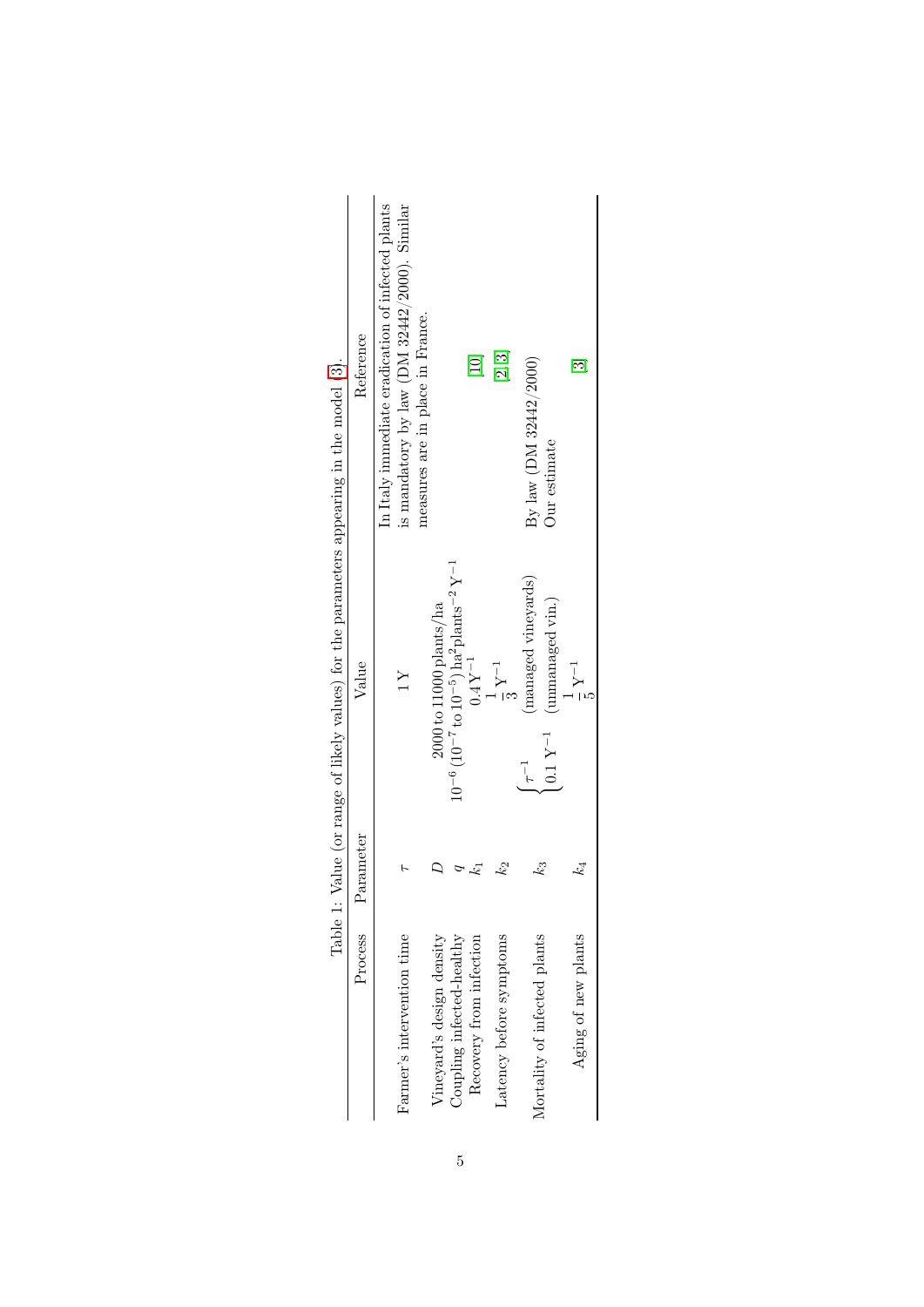less state for up to a few years. In our model the density of latent plants is quantified by the compartment  $L$ . The amount of latent plants that develops symptoms is quantified by the flux  $k_2L$  from the L to the I compartments. The time scale  $k_2^{-1}$  of the process is estimated to be approximately 3 years [\[2,](#page-20-2) [3\]](#page-20-1).

We assume that the farmer extirpates actively the infected plants, on a time scale  $k_3^{-1} = \tau$ . This causes a mortality of the infected plants quantified as  $-k_3I$ . On the same time scale, the manager attempts to maintain a constant density D of plants in the vineyard, by planting healthy, young plants, whose density is quantified by the variable  $G$ . This process continues as long as the actual density of the vineyard (which is  $S + L + I + G$ ) doesn't match the desired density D. The constant  $\tau$  quantifies the reaction time of the farmer. While  $\tau$  can't be smaller than one year (infected grapes are roughed at the end of summer, and nursery grapes are usually planted in the next spring in order to be productive in autumn) it may occasionally be larger, when economic constraints force a delay of the extirpation and replacement procedures. Young plants are subject to infection just in the same way as full-grown ones, with the only difference that they do not have a phase of latency, but develop the symptoms rapidly after acquiring the phytoplasma [\[3\]](#page-20-1). Thus, the process of infection produces a flux from  $G$  to I (rather than to  $L$ ). The infection rate of young plants is quantified as  $qG(I + \varepsilon)^2$ , analogously to [\(2\)](#page-3-0). In principle we could model a different susceptibility to the infection for the young and the full-grown plants by using different values of the constant  $q$  for the two compartments. However, lacking a direct empirical evidence of an evident disparity in susceptibility between young and full-grown plants, for simplicity, we prefer to use the same value of  $q$  for both. Young plants that do not become infected eventually turn into full-grown plants by aging. This process is modeled as a flux from the  $G$  to the S compartment quantified as  $k_4G$ . For most cultivars the aging time is about  $k_4^{-1} \approx 5$  years [\[3\]](#page-20-1).

The model as described by the above considerations is embodied by the following system of first-order ordinary differential equations:

<span id="page-5-0"></span>
$$
\begin{cases}\nS' = -qS(I+\varepsilon)^2 + k_1I + k_4G \\
L' = qS(I+\varepsilon)^2 - k_2L \\
I' = qG(I+\varepsilon)^2 + k_2L - k_1I - k_3I \\
G' = -qG(I+\varepsilon)^2 - k_4G + \\
\tau^{-1}(D-S-L-I-G)\n\end{cases} \tag{3}
$$

where the dot denotes differentiation with respect to time.

In Table [1](#page-4-0) we summarize the above best-guesses of the values (or value range) of the constants, deduced from evidence given in the accompanying references.

The system [\(3\)](#page-5-0) may be brought to non-dimensional form by using  $\tau$  as the scale of time and  $(q\tau)^{-1/2}$  as the scale of grapevine density. Defining the nondimensional quantities

$$
(\tilde{S}, \tilde{L}, \tilde{I}, \tilde{G}) = (q\tau)^{1/2}(S, L, I, G),
$$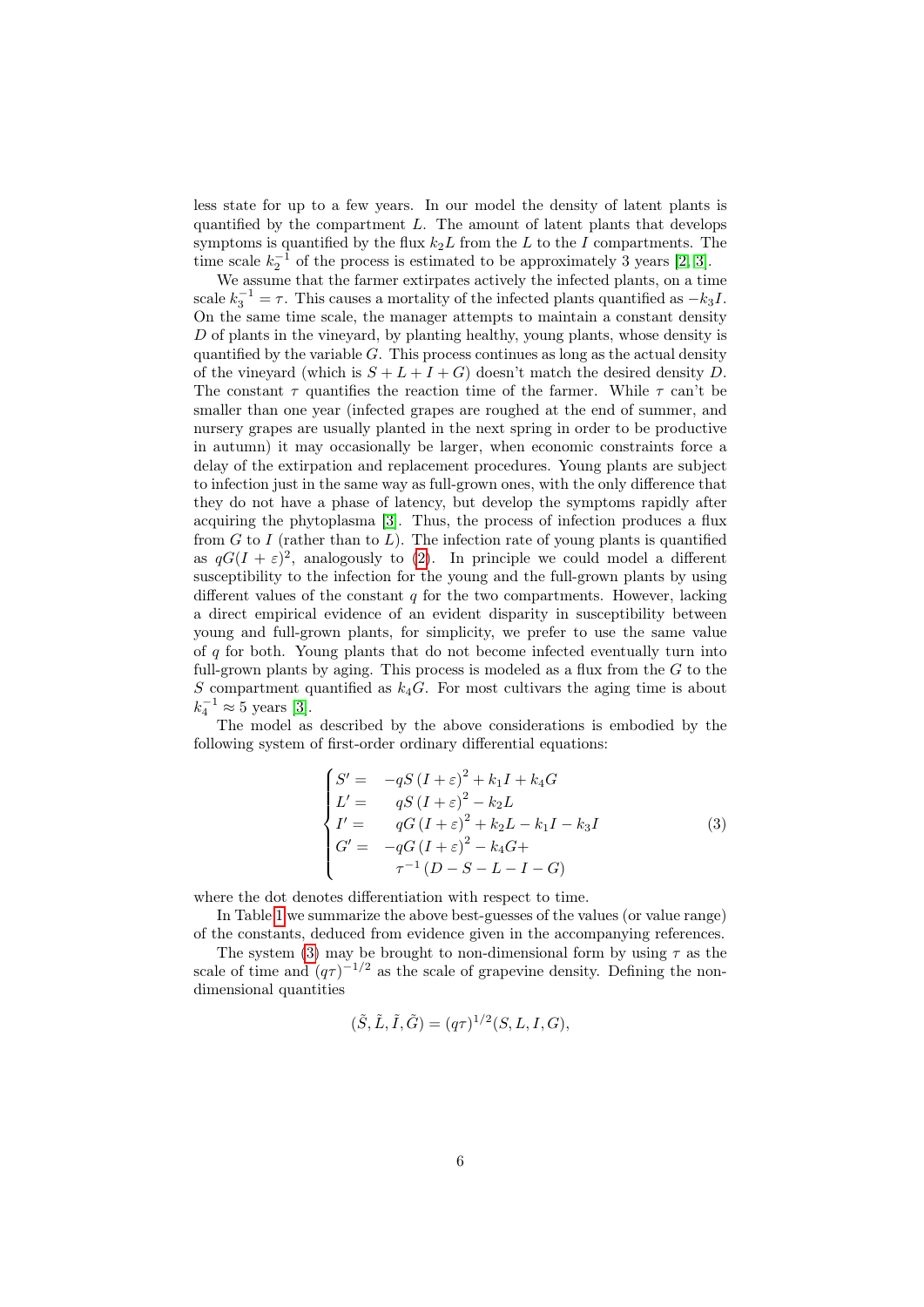

<span id="page-6-0"></span>Figure 2: Equilibria of the vineyard model [\(4\)](#page-7-0) as a function of  $\epsilon$  for three different values of the vineyard density  $D$ . Panels  $(A)$ ,  $(B)$ ,  $(C)$ ,  $(D)$  represent, respectively, the density of healty, full-grown plants (the  $S$  compartment); healthy, young plants (the  $G$  compartment); latent plants (the  $L$  compartment); infected plants (the I compartment). Dark/light color shades represent, respectively, stable and unstable equilibria. The dashed lines are the approximate expressions [\(16\)](#page-19-0) of the equilibria close to the state [\(5\)](#page-7-1) of healthy vineyard.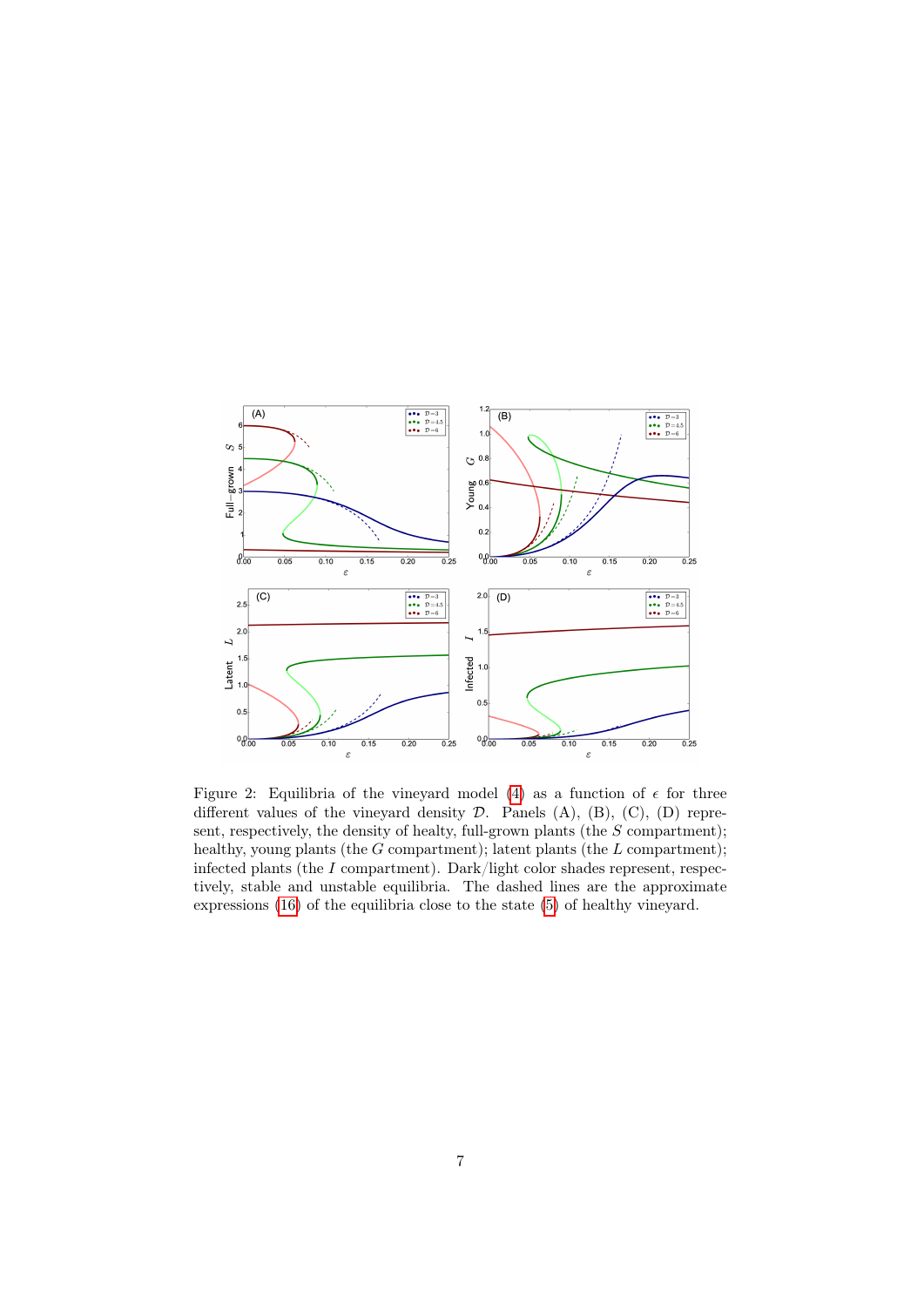the system in non-dimensional form reads:

<span id="page-7-0"></span>
$$
\begin{cases}\n\dot{\tilde{S}} = -\tilde{S} \left( \tilde{I} + \epsilon \right)^2 + c_1 \tilde{I} + c_4 \tilde{G} \n\dot{\tilde{L}} = \tilde{S} \left( \tilde{I} + \epsilon \right)^2 - c_2 \tilde{L} \n\dot{\tilde{I}} = \tilde{G} \left( \tilde{I} + \epsilon \right)^2 + c_2 \tilde{L} - c_1 \tilde{I} - c_3 \tilde{I} \n\dot{\tilde{G}} = -\tilde{G} \left( \tilde{I} + \epsilon \right)^2 - c_4 \tilde{G} + \n\mathcal{D} - \left( \tilde{S} + \tilde{L} + \tilde{I} + \tilde{G} \right)\n\end{cases}
$$
\n(4)

where the dot denotes derivation with respect to the non-dimensional time, and the (positive) constants are  $c_1 = k_1 \tau$ ,  $c_2 = k_2 \tau$ ,  $c_3 = k_3 \tau$ ,  $c_4 = k_4 \tau$ ,  $\mathcal{D} = (q\tau)^{1/2}D, \epsilon = (q\tau)^{1/2}\varepsilon.$  For typographical clarity for now on we shall omit the tildes have been omitted, and all quantities will be in non-dimensional form, unless otherwise specified.

## <span id="page-7-3"></span>2.2 Equilibria and their bifurcations

For initial data such that  $S, L, I, G \geq 0$  and  $S+L+I+G \leq \mathcal{D}$  then the solutions of [\(4\)](#page-7-0) obey the bound  $0 \leq S, L, I, G \leq \mathcal{D}$  for all positive times (see Appendix [5.2](#page-17-2) for a proof). If the initial condition is such that  $S + L + I + G > \mathcal{D}$ , then unacceptable solutions with negative values may develop. However, the only occurrence in which the density of the vineyard could be higher than the desired density  $\mathcal D$  is when a farmer decides to thin out the vineyard in order to attain a lower desired density. Modeling this process is, of course, well beyond the aim of equations [\(4\)](#page-7-0).

For  $\epsilon = 0$  the system [\(4\)](#page-7-0) has the obvious equilibrium

<span id="page-7-1"></span>
$$
S = \mathcal{D}, \quad L = I = G = 0 \tag{5}
$$

corresponding to an uninfected vineyard. Imposing the right-hand side of [\(4\)](#page-7-0) to be zero, after some algebraic manipulations, the other equilibria of the model, for  $I + \epsilon \neq 0$ , may be expressed as solutions of the following system of non-linear algebraic equations:

<span id="page-7-2"></span>
$$
\begin{cases}\nS = \frac{c_1 I}{(I + \epsilon)^2} + \frac{c_3 c_4 I}{(I + \epsilon)^2 (c_4 + (I + \epsilon)^2)} \\
L = \frac{c_1}{c_2} I + \frac{c_3 c_4 I}{c_2 (c_4 + (I + \epsilon)^2)} \\
G = \frac{c_3 I}{c_4 + (I + \epsilon)^2} \\
I = c_3^{-1} (D - (S + L + I + G))\n\end{cases} (6)
$$

By substitution the first three equations of [\(6\)](#page-7-2) into the fourth, one finds that the admissible equilibria (namely, those that do not have negative values in any of the four compartments) are determined by the non-negative roots of a fifth-order polynomial in the variable I. For  $\epsilon = 0$  one of the roots is  $I = 0$ , which leads to the healthy vineyard equilibrium [\(5\)](#page-7-1). For small values of  $\epsilon$  there exists only one equilibrium at sufficiently small densities  $\mathcal{D}$ , and up to three at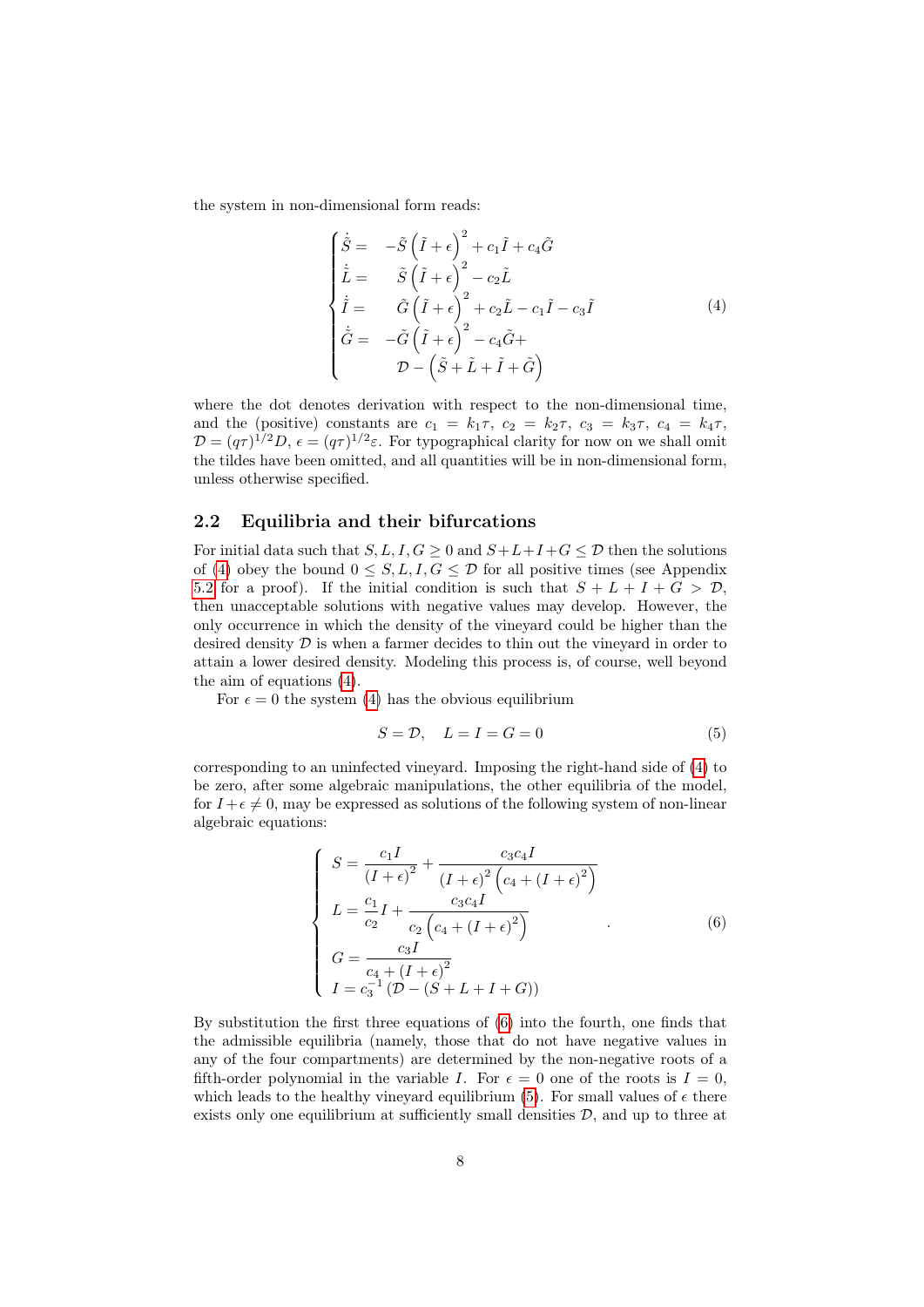higher densities. No root exists with  $I \geq \mathcal{D}$ . Appendix [5.3](#page-18-0) gives more details on these statements. The smallest positive root gives, for small non-zero  $\epsilon$ , an equilibrium very close to [\(5\)](#page-7-1). A perturbative analysis confirms that very weak (or very far) hotbeds have almost no effect: if  $\epsilon \ll 1$ , then there exists an equilibrium which differs only by  $O(\epsilon^2)$  from the healthy vineyard. Explicit, approximate expressions of this equilibrium are given by eq. [\(16\)](#page-19-0) in Appendix [5.4.](#page-19-1)

Families of equilibria depending on a parameter may be computed numeri-cally [\[19,](#page-21-11) Chapter 10]. Using  $\epsilon$  as the control parameter, the equilibria of the model [\(4\)](#page-7-0) are shown in Figure [2,](#page-6-0) for several values of the vineyard's desired density D, and with  $c_1 = 0.4$ ,  $c_2 = 1/3$ ,  $c_3 = 1$ ,  $c_4 = 1/5$ .

The linear stability of these equilibria is assessed by computing the eigenvalues of the linearization of equations [\(4\)](#page-7-0) evaluated at the equilibrium. The healthy vineyard equilibrium [\(5\)](#page-7-1) has four negative real eigenvalues  $\lambda_{1,2,3,4}$  $(-1, -c_1 - c_3, -c_2, -c_4)$ , and is therefore a stable node. For the other equilib-ria, shown in Figure [2,](#page-6-0) the eigenvalues were computed numerically. For  $\mathcal{D} \leq 3.9$ there is only one equilibrium for each value of  $\epsilon$ , which is stable. At higher densities, there is an interval such that, if  $\epsilon$  is within the interval, then there are three equilibria (two stable nodes and a saddle); if  $\epsilon$  is outside the interval, then there is only one stable equilibrium; if  $\epsilon$  is at one of the extremes of the interval, then the saddle and one of the two nodes coalesce in a saddle-node bifurcation (namely, the folds in Figure [2](#page-6-0) where the curves have a vertical tangent and a stability change occurs). Only for intermediate values of the density  $\mathcal D$ both extremes of this interval occur at positive values of  $\epsilon$ . For higher values of  $D$ , the branch of stable equilibria that passes through the healthy vineyard equilibrium [\(5\)](#page-7-1) folds at a positive  $\epsilon$ , the other stable branch folds at a negative  $\epsilon$ .

The critical values where the stable branch originating from the healthy vineyard state [\(5\)](#page-7-1) looses stability have the following simple approximate expressions for large  $D$  (see Appendix [5.5](#page-19-2) for details):

<span id="page-8-0"></span>
$$
\epsilon_{fold} \approx \frac{c_1 + c_3}{4D}, \qquad I_{fold} \approx \frac{c_1 + c_3}{4D}.
$$
\n(7)

The critical values  $S_{fold}$ ,  $L_{fold}$ ,  $G_{fold}$  are found by using [\(7\)](#page-8-0) in [\(6\)](#page-7-2). Figure [3](#page-9-0) shows a comparison between the critical values determined numerically and the approximation [\(7\)](#page-8-0).

#### 2.3 The case of an abandoned vineyard

Sometimes, for economic reasons, vineyards are left unmanaged. In the absence of insecticide treatments and of active replacement of infected plants, unmanaged vineyards may become hotbeds of infection. A similar role is played by wild grapevines living in woodlands and shrublands. Equations [\(4\)](#page-7-0) may be used to model these cases, simply by omitting the  $G$  compartment of the young plants. The equations then read

<span id="page-8-1"></span>
$$
\begin{cases}\n\dot{S} = -SI^2 + c_1 I \\
\dot{L} = SI^2 - c_2 L \\
\dot{I} = -(c_1 + c_3) I + c_2 L\n\end{cases}
$$
\n(8)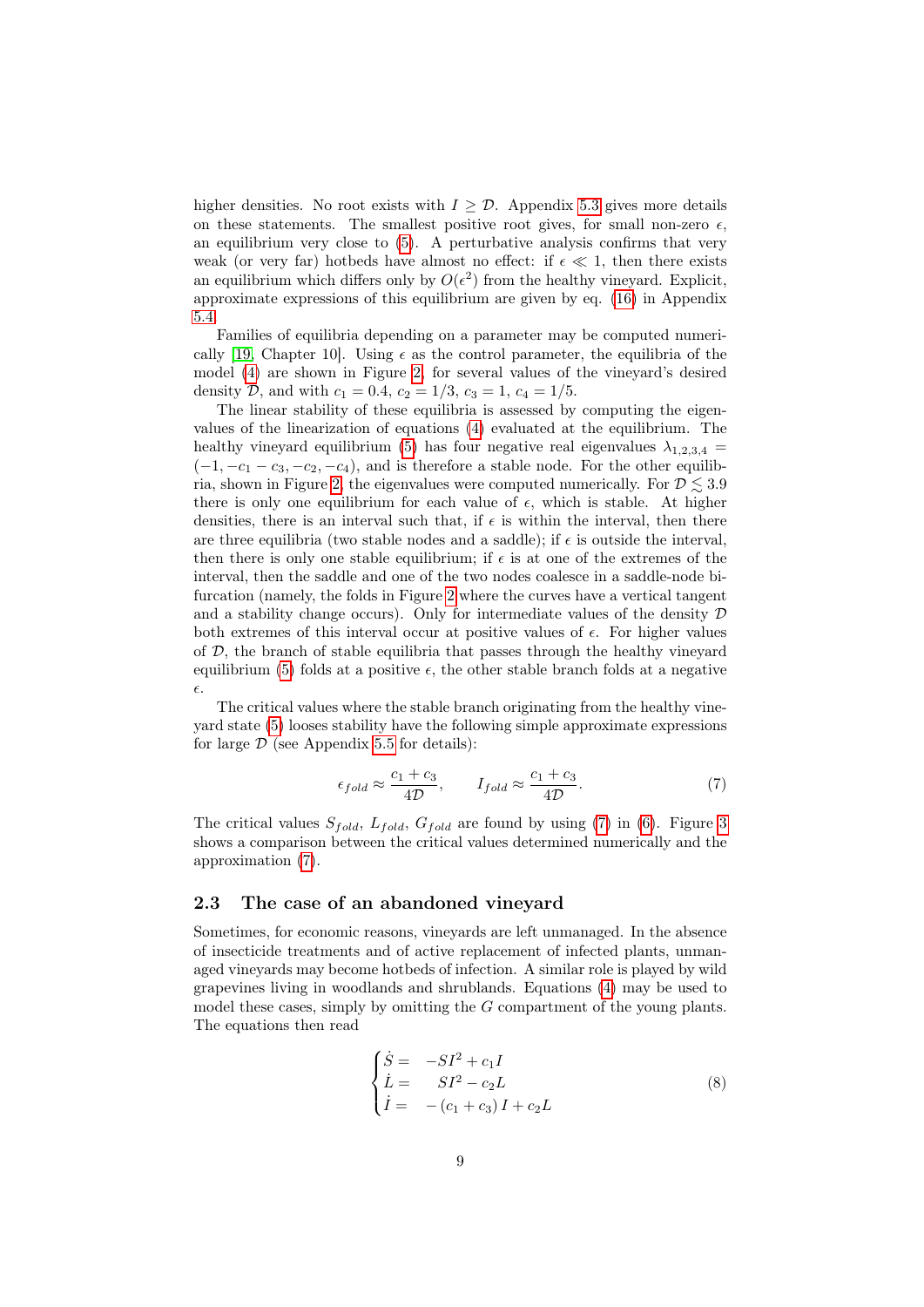

<span id="page-9-0"></span>Figure 3: Panels (A) and (B): values of  $\epsilon$  and of I at the saddle-node bifurcation between the healthy vineyard branch and the saddle branch of equilibria for several values of  $D$ . Panel (C): value of  $I$  at the saddle equilibrium with  $\epsilon = 0$ . The red dots are values computed numerically, the blue lines are the approximations discussed in the Appendix [5.5.](#page-19-2)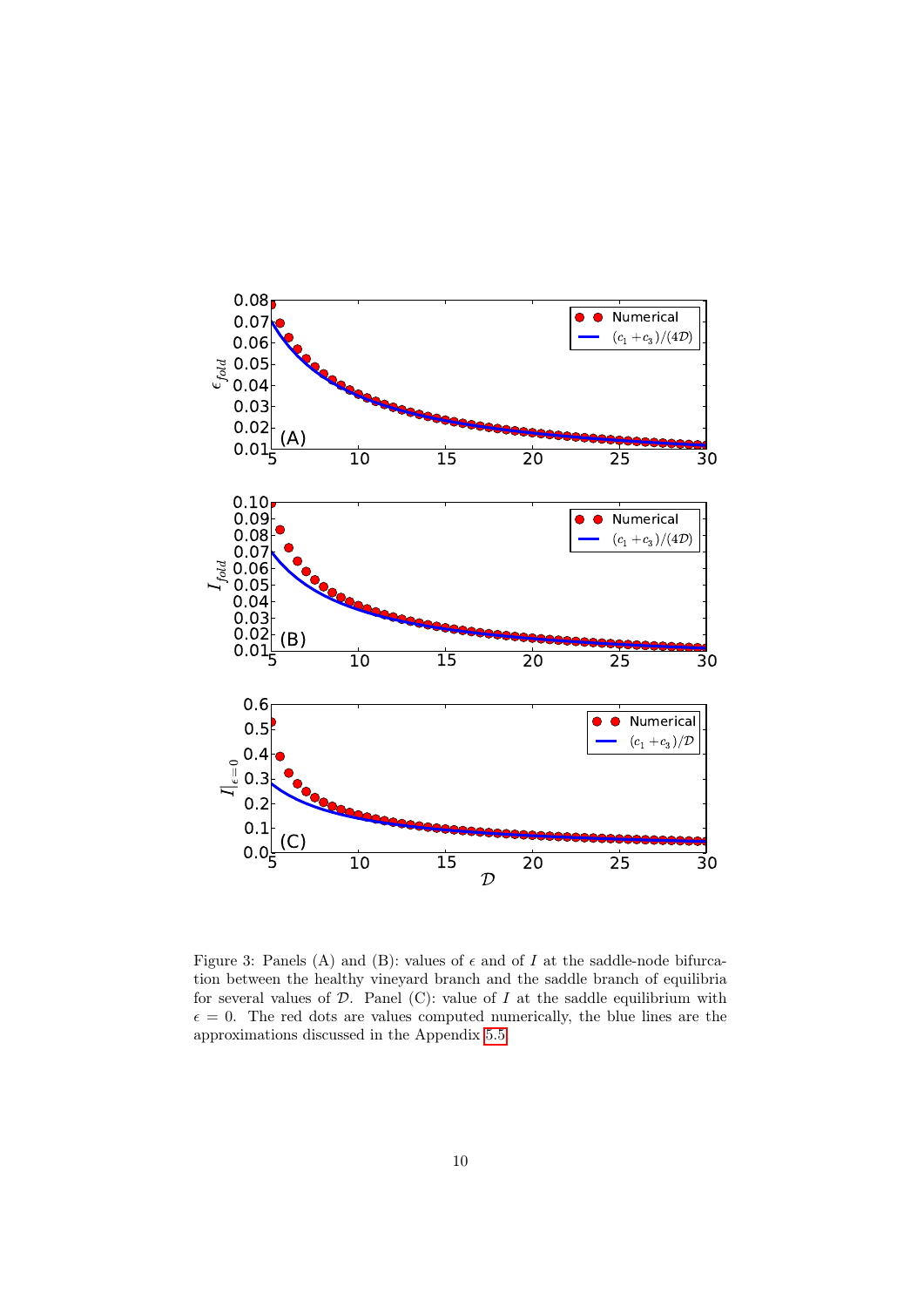

<span id="page-10-0"></span>Figure 4: Numerical solution of equation [\(8\)](#page-8-1) with the initial conditions  $S(0)$  = 5.6,  $L = 0.2$ ,  $I = 0.2$ . The constants  $c_1, c_2, c_3$  are computed from the parameter values given in Table [\(1\)](#page-4-0).

The values of the constants  $c_1$  and  $c_2$  may be taken the same as before. The mortality rate of the infected plants  $c_3$  is, instead, much smaller, because plants are not actively eradicated once a year by a farmer, but rather die after several years of infection. We estimate that a single full-grown plant, when infected, should last about 10 years before dying (Table [1\)](#page-4-0). In this very simplified approach we have omitted to introduce terms modeling the reproduction and the natural mortality of healthy grapevines. Owing to the long lifespan of grapevine plants, these processes occurs on time scales which are much longer than those involving the spread of FD, and should therefore be negligible in the present context. For simplicity, we have also omitted any coupling term with other nearby hotbeds: we assume that the abandoned vineyard is already infected, and we are interested in the time evolution of the most virulent phase of the infection, during which the abundance of infected individuals of S. titanus is determined by the local density of infected plants, and any inflow from external sources becomes negligible.

The set of states without infection  $\mathcal{H} = \{S = S_o, L = 0, I = 0\}$  where  $S<sub>o</sub>$  is an arbitrary constant, are the equilibria of the system of equations  $(8)$ . By linearizing the equations around the equilibria we find that  $\mathcal H$  is a normally hyperbolic manifold having two negative eigenvalues (namely,  $\lambda_1 = -c_1 - c_3$  and  $\lambda_2 = -c2$ ). It is also the center manifold of each equilibrium [\[19,](#page-21-11) Chapter 5]. Therefore, initial conditions involving a very small number of infected and latent plants tend to fall back to an infection-free state in  $H$  without experiencing an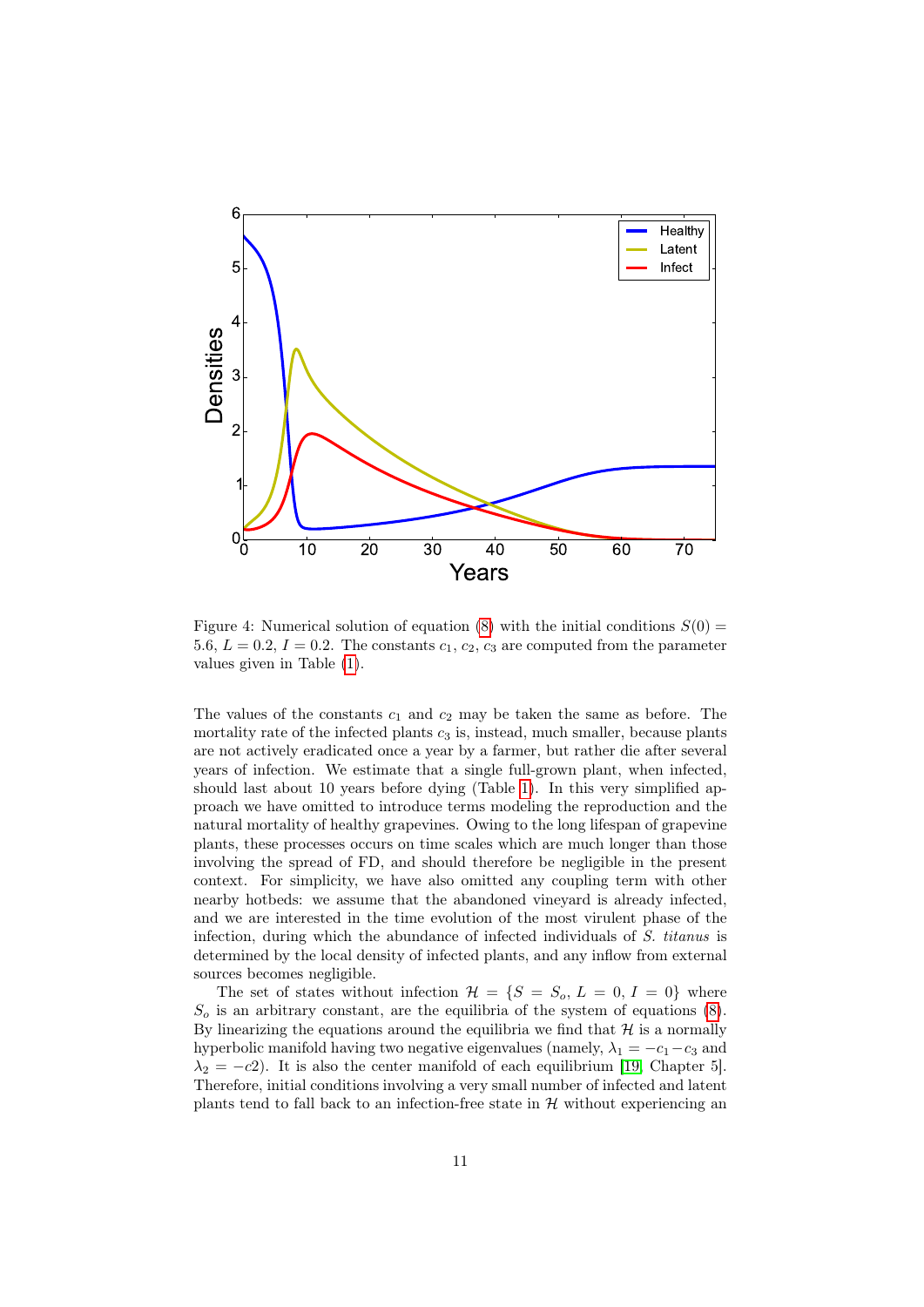appreciable growth of infected plants.

If the initial density of infected plants in the initial conditions is not very small, a more complicated dynamics, illustrated in Figure [\(4\)](#page-10-0), will occur: from [\(8\)](#page-8-1) we have

$$
\frac{d}{dt}\left(L+I\right) = SI^2 - \left(c_1 + c_3\right)I,
$$

thus, if initially it is  $SI > c_1 + c_3$ , then the density of latent and infected plants will continue to grow as long as the latter inequality is satisfied. This produces, in the span of a few years, a dramatic decrease of the density of healthy plants mirrored by a corresponding rise of infected and latent plants. As the number of infected plants increases, so does the number of plants that recover and become healthy again. The epidemic peaks when the recovered plants become a substantial fraction of the healthy plants. This is in qualitative agreement with the results of the experiments of Morone et al. [\[3\]](#page-20-1). After this rapid, virulent phase, the density of healthy plants has dropped so much that  $SI < c_1+c_3$ . The density of latent and infected plants slowly decreases, whereas the density of healthy plants experiences a slow growth, thanks to the recovery of previously infected plants. Eventually, after an almost century-long transient, the abandoned vineyard returns to a healthy state, but with a drastically lower plant density.

## <span id="page-11-0"></span>3 Discussion

## 3.1 Practical implications of the structure of the bifurcation diagram

The bifurcation analysis of Section [2.2](#page-7-3) shows the crucial importance of infection hotbeds in determining the state of a nearby vineyard. If the hotbeds are absent or weak (that is, if the value of  $\epsilon$  is small), then there is always a stable state which doesn't differ much from the healthy vineyard state: infected plants are very few and replacing them with young ones keeps the infection at very low levels.

If  $\epsilon$  increases, the outcome depends on the value of the parameter  $\mathcal D$  (the non-dimensional design density of the vineyard). For densities  $\mathcal{D} \lesssim 3.9$  (which, according to our estimate of q, correspond to  $D \lesssim 3900$  plants ha<sup>-1</sup>) the number of healthy plants decreases gradually with increasing  $\epsilon$ : one would observe a progressive worsening of the vineyard's health as the hotbeds become stronger (see the blue curve in Figure [2\)](#page-6-0). For higher densities, the gradual decrease occurs only up to the critical value  $\epsilon_{fold}$ . When the strength of the hotbeds becomes such that  $\epsilon > \epsilon_{fold}$ , then the stable fixed point, corresponding to a vineyard with just a few infected plants, disappears. As a consequence, the vineyard undergoes a transition towards the only stable fixed point left, corresponding to a state dominated by infected and latent plants.

After the transition, if the strength of the hotbeds eventually decreases and returns to zero, the outcome also depends on the design density of the vineyard. If  $\mathcal{D} \leq 4.8$  (corresponding to  $D \leq 4800$  plants ha<sup>-1</sup>) then there exists another critical value of  $\epsilon$ , such that, when the strength of the hotbeds is lower than this critical value, the system experiences a transition back to the state with just a few infected plants (see the green curves in Figure [2\)](#page-6-0). In this case, one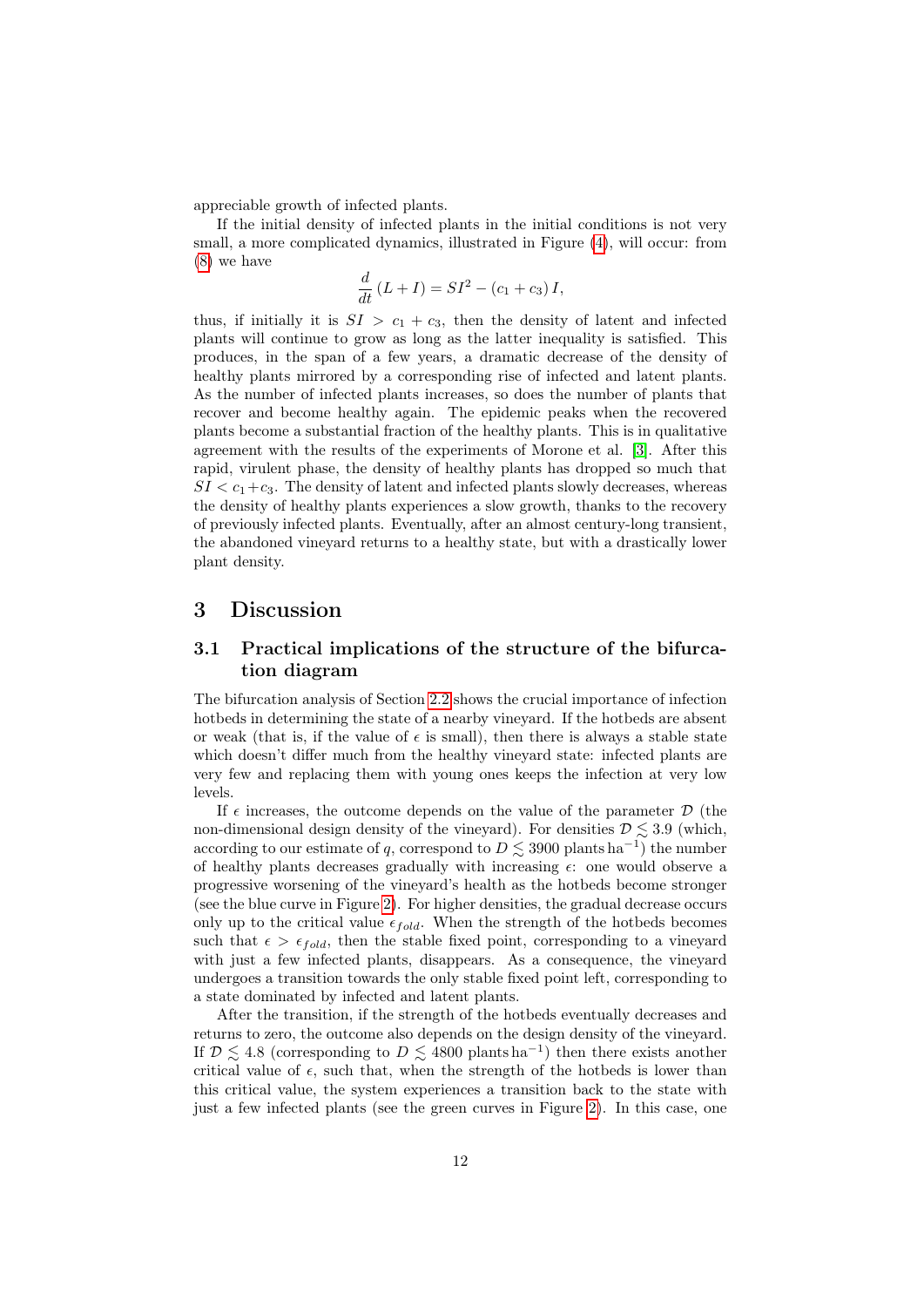

<span id="page-12-0"></span>Figure 5: Time evolution of of a vineyard with design density  $\mathcal{D} = 3$  (A),  $\mathcal{D} = 4.5$  (B), and  $\mathcal{D} = 6$  (C) exposed to hotbeds with a time-varying strength  $\epsilon$ . Note that, for clarity, the value of  $\epsilon$  (represented by the dotted black line) is multiplied by ten.

would observe a classic hysteresis cycle. For higher densities (see the red curves in Figure [2\)](#page-6-0) performing a complete cycle is impossible: the second critical value of  $\epsilon$  is negative, which is impossible to attain, because it would correspond to a meaningless negative density of infected plants in the hotbeds. Therefore, even if all the hotbeds were removed (that is,  $\epsilon = 0$ ) the vineyard would remain stuck in the stable state with very few healthy plants.

In order to further elucidate this dynamics, and to show how the structure of the bifurcation diagram shapes the time evolution of a vineyard exposed to a nearby hotbed, we have solved numerically the equations [\(4\)](#page-7-0) with a time varying  $\epsilon$ . We have set  $\epsilon = c_o I_a$ , where  $I_a$  is the density of infected plants in an abandoned vineyard according to the model [\(8\)](#page-8-1), with the parameters and initial conditions of Figure [4.](#page-10-0) The strength of the hotbed peaks about ten years after the beginning of the simulation, then slowly returns to zero. By setting  $c<sub>o</sub> = 0.1$ , and keeping all the other parameters of the managed vineyard as in Figure [2,](#page-6-0) we obtain the results shown in Figure [5.](#page-12-0)

At low densities (Figure [5](#page-12-0) A) there is only one stable fixed point for each value of  $\epsilon$ . Thus, as  $\epsilon$  varies in time, the state of the vineyard changes gradually, with only a moderate loss of healthy plants. When  $\epsilon$  returns to zero, the vineyard returns to a healthy state.

At intermediate densities (Figure [5](#page-12-0) B), after the initial transient during which the number of healthy plants decreases very slowly, the strength of the hotbed crosses the bifurcation point. The vineyard then experiences a rapid transition to the state with very few healthy plants. When the strength of the hotbed decreases below the second critical value, then the vineyard slowly recovers, and returns to a healthy state, closing the hysteresis cycle.

At high densities (Figure [5](#page-12-0) C), there is also a rapid transient to the state with few healthy plants, but then the vineyard never recovers the healthy state, even for vanishingly low strengths of the hotbed, because the second critical point is unreachable and the hysteresis loop can not be closed.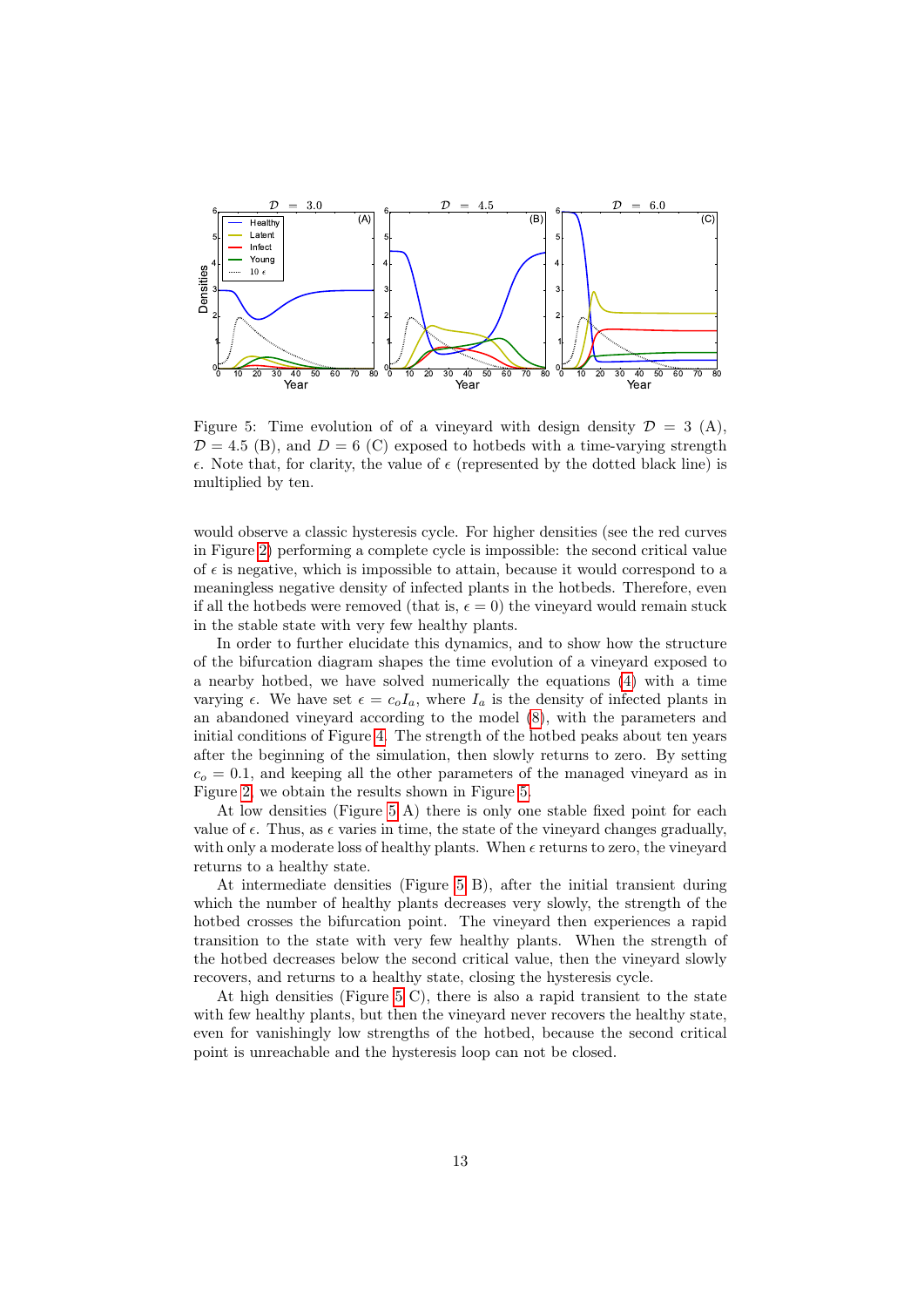#### <span id="page-13-0"></span>3.2 The effect of the insecticides

Because insecticides cause a drop in the number of adults of S. titanus, they diminish the strength of the coupling between the infected and the healthy plants. In our model this translates in a decrease of the value of the parameter q which appears in equations  $(3)$ .

The consequences of this decrease are best understood by recalling that  $q$ appears in the scale of density used to define the non-dimensional compartments. In particular, the non-dimensional design density and the dimensional one, are linked by the following identity

$$
\mathcal{D} = (q\tau)^{1/2} D. \tag{9}
$$

It follows that a decrease in  $q$  is equivalent to a decrease in the *non-dimensional* value of the vineyard's design density  $\mathcal{D}$ . Thus, the persistent use of insecticides may have the effect of changing the shape of the bifurcation diagram of a given vineyard from, say, one that looks like the red curves in Figure [\(2\)](#page-6-0) to one that looks like the blue curves.

In this respect, insecticides should be seen as beneficial, because, by potentially removing the fold bifurcations, they avoid catastrophic transitions from a state in which the vineyard is close to the healthy state, to one in which most of the plants are either infected or latent. However, the insecticide treatment can not be interrupted while there are still nearby hotbeds of infection, because the bifurcation diagram would spring back to its original shape, and the state of the vineyard would rapidly deteriorate, even if it had attained an almost perfect recovery during the years of insecticide treatment.

On the other hand, if the hotbeds of infection were gradually eliminated, any vineyard still in relatively good health would return to the healthy state, without the need of insecticides, thanks just to the continued action of extirpation of the infected plants and replacement with the young ones. Therefore, the elimination of hotbeds as a source of inoculum seems to be crucial in maintaining a healthy status in vineyards.

In the situations in which a decrease of the value of  $D$  is desirable, this can also be achieved by decreasing the design density D of the vineyard. In order to do so, a farmer may replace with young plants only a fraction of those eradicated because infected. This procedure has the added benefit of reducing the number of young plants in the vineyard, which, being not subject to a latency period, may immediately become infected, thus helping spreading the disease. Obviously, the decision of decreasing the design density of a vineyard has to be evaluated also on the basis of economic considerations, but it seems unwise to unconditionally exclude this option, and rely exclusively on insecticide treatments.

## 3.3 The functional form of the infection rate

We have argued that the function  $f$  appearing in the infection rate  $(1)$  should grow faster than linearly with  $I$  at low numbers of infected plants. In order to support our argument we have also investigated the case in which the infection rate is

<span id="page-13-1"></span>
$$
Inflection rate = \hat{q}SI
$$
\n<sup>(10)</sup>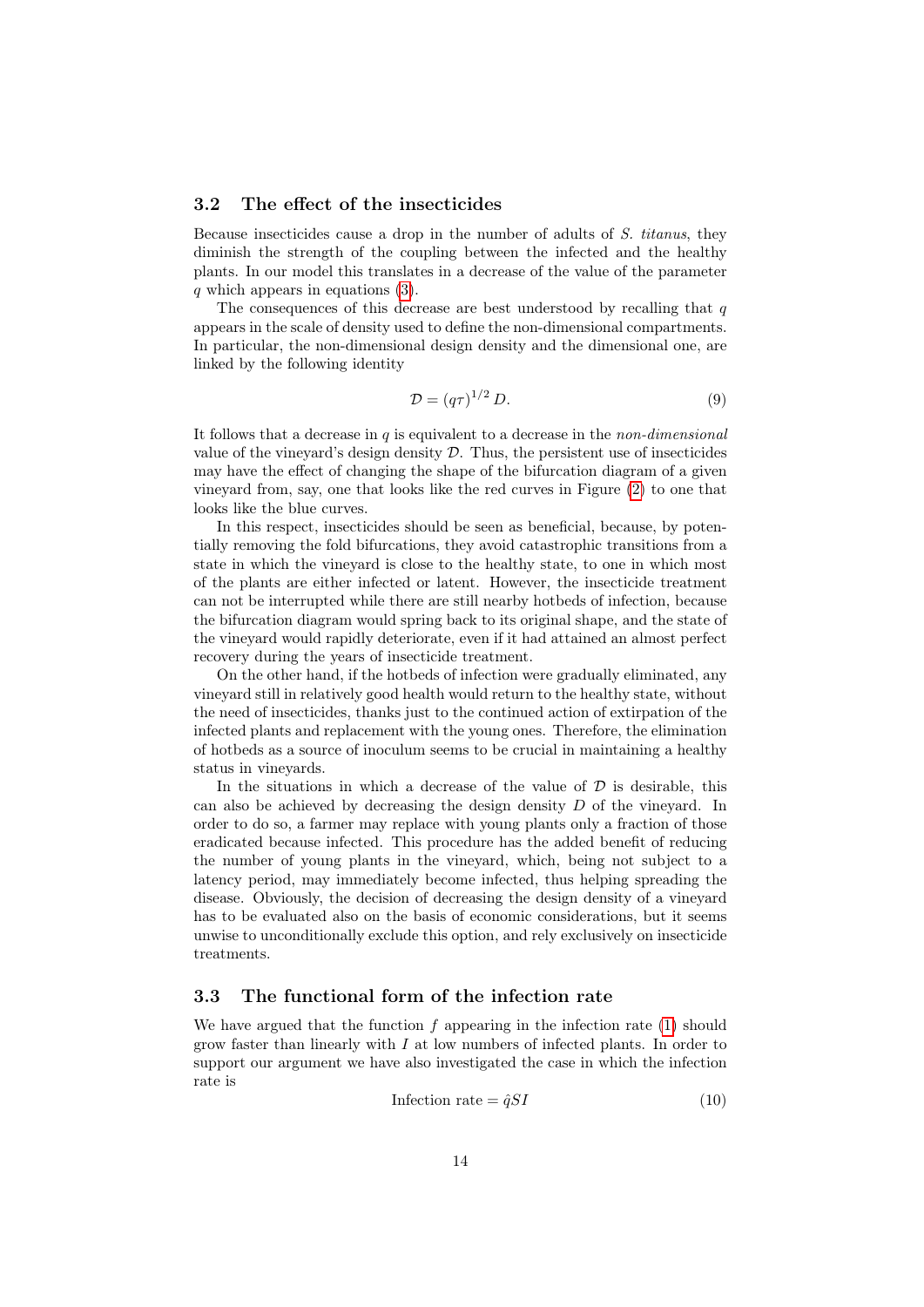where  $\hat{q}$  is expressed as ha plants<sup>-1</sup>Y<sup>-1</sup>. Thus a scale of grapevine density is  $(\hat{q}\tau)^{-1}$ . Using [\(10\)](#page-13-1) in place of [\(2\)](#page-3-0), the non-dimensional model [\(4\)](#page-7-0) becomes the following

<span id="page-14-0"></span>
$$
\begin{cases}\n\dot{S} = -S(I + \hat{\epsilon}) + c_1 I + c_4 G \\
\dot{L} = S(I + \hat{\epsilon}) - c_2 L \\
\dot{I} = G(I + \hat{\epsilon}) + c_2 L - c_1 I - c_3 I \\
\dot{G} = -G(I + \hat{\epsilon}) - c_4 G + \\
\hat{D} - (S + L + I + G)\n\end{cases}
$$
\n(11)

where  $(\hat{\mathcal{D}}, \hat{\epsilon}) = \hat{q} \tau(D, \varepsilon)$ . The state of healthy vineyard [\(5\)](#page-7-1) is obviously an equilibrium also for equations [\(11\)](#page-14-0). A linear stability analysis shows that the linearization around this equilibrium has three negative eigenvalues. The fourth eigenvalue is

$$
\lambda_4 = \frac{\sqrt{4c_2(\mathcal{D} - c_1 - c_3) + (c_1 + c_2 + c_3)^2} - (c_1 + c_2 + c_3)}{2}.
$$

The healthy vineyard is the unstable if  $\lambda_4 > 0$ , that is if

<span id="page-14-1"></span>
$$
\mathcal{D} > c_1 + c_3. \tag{12}
$$

A bifurcation analysis analogous to that of Section [2.2](#page-7-3) shows that the state of healthy vineyard is part of a family of equilibria which exists for any  $\epsilon \geq 0$  and is not subject to any bifurcation.

When [\(12\)](#page-14-1) is satisfied, this family of equilibria is unstable. In addition, the G compartment assumes negative values for  $\epsilon > 0$ , which makes these equilibria ecologically meaningless. For the same parameters, there is a second family of equilibria which is stable, ecologically acceptable, and corresponds to a vineyard dominated by infected and latent plants.

If [\(12\)](#page-14-1) is not satisfied, and  $\mathcal{D} < c_1 + c_3$  holds, then the family of equilibria containing the healthy vineyard is stable, and no compartment assumes negative values for any value of  $\epsilon$ . For increasing  $\epsilon$ , the density of healthy plants gradually decreases and that of latent and infected plants gradually increases.

An analysis analogous to that reported in Section [5.1](#page-17-1) leads to an estimate of  $\hat{q}$  in the range  $10^{-3}$  to  $10^{-2}$  ha plants<sup>-1</sup>Y<sup>-1</sup>. Estimating  $c_1 + c_3 \approx 1.4$  (see Table [1\)](#page-4-0), this suggests that the typical healthy vineyard should be unstable to infinitesimal perturbations. As a consequence, even a small number of infected adults of S. titanus would precipitate a healthy vineyard into the stable state dominated by infected plants, on a time scale proportional to  $\lambda_4^{-1}$ . If, on the other hand,  $\hat{q}$  were as small as to make stable the state of healthy vineyard, then a vineyard would never become dominated by infected plants, except when surrounded by very strong and virulent hotbeds.

These findings are at odds with the observed phenomenology of infestations of FD. If the model [\(11\)](#page-14-0) were correct, when exposed to FD, a well-managed vineyard would either develop just a small number of infected plants, without further progresses (stable healthy state), or, more likely, rapidly experience a destructive infestation (unstable healthy state). A transition from the first to the second situation (as shown in Figure [5](#page-12-0) B, C) appears to be impossible if one accepts the expression [\(10\)](#page-13-1) for the infection rate. An example of this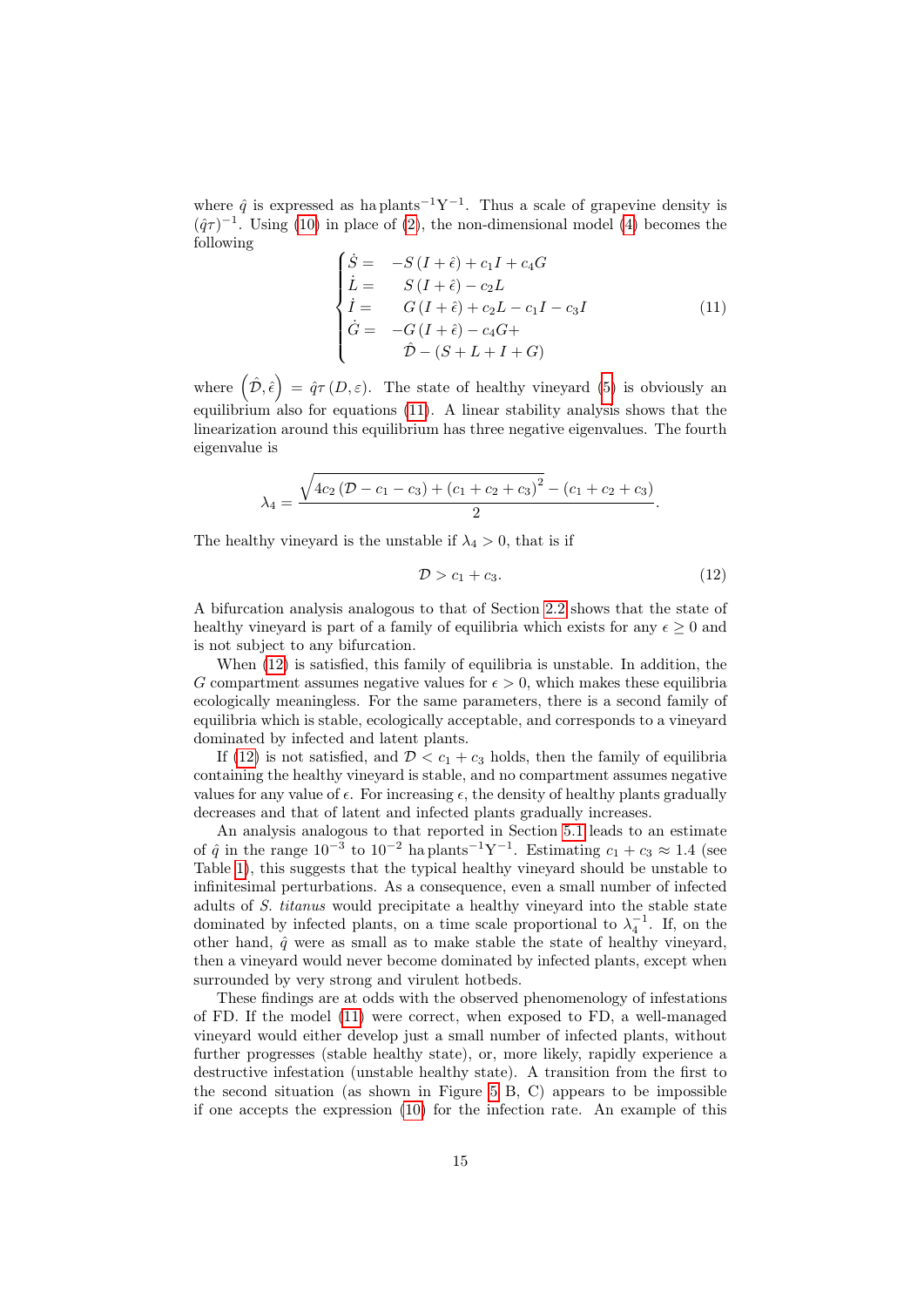<span id="page-15-1"></span>Table 2: For seven Italian regions we report the date of the first known appearence of Flavescence Dorée, and the date of the beginning of the epidemics. In the region Marche, as of today, three well-established hotbeds have been reported, but not a widespread epidemics. For Valle d'Aosta the beginning of the epidemics is estimated from personal communications.

| Region        | First known<br>appearence | Beginning of the<br>epidemics |
|---------------|---------------------------|-------------------------------|
| Veneto        | 1976 [21]                 | 1980-82 [27]                  |
|               |                           |                               |
| Trentino      | 1985 [22]                 | 1992 [28]                     |
| Friuli        | uncertain                 | 1986 [25]                     |
| Marche        | 2001 [26]                 | not yet [30]                  |
| Piemonte      | 1978 [23]                 | 1998 [3]                      |
| Valle d'Aosta | 2006 [24]                 | 2010                          |
| Lombardia     | 1972 [20]                 | 1985 [29]                     |

transition is reported for Serbia, where several vineyards of cultivar "Plovdina", very sensitive to FD, raised up to a 100% symptomatic grapes in three years starting from an infection rate lower than 5% [\[31\]](#page-22-10).

Table [2](#page-15-1) shows that, in Italian wine-making regions, there has always been a delay of several years from the date of the first report of FD, to the date of the beginning of the epidemic status. The latter may be defined as when FD starts to spread all over the territory without being confined to a few hot points. Generally, the epidemic status is recognized when a consistent part of the vineyards has more than 30% of infected plants, and eradication is not considered possible anymore. For instance, in Piedmont, the territory is classified as: free but vulnerable areas (FD absent, but very likely to occur); hotspot areas (FD present but not settled, possible to eradicate); settlement areas (FD settled, impossible to eradicate).

If healthy vineyards were unstable with respect to small inflows of infected adults of S. titanus, one would expect a much more rapid development of the epidemics. The observed slow progression of the infestation, together with the fact that, in the presence of an epidemics, the infestation in a vineyard is unlikely to remain limited to a small portion of the plants, but generally progresses up to a state dominated by infected plants (sometimes even if insecticides are used), strongly points to the existence of a critical transition between two alternative stable states of almost-healthy vineyard and completely infested vineyard, as suggested by the bifurcation diagram of Figure [2.](#page-6-0)

## <span id="page-15-0"></span>4 Conclusions

We have developed a model for the time evolution of a FD epidemics in a vineyard. The presence of the vector of the disease (the leafhopper Scaphoideus titanus Ball) is not explicitly modeled, but is parameterized as an interaction term between the infected and the healthy grapevine plants. The presence of infection hotbeds near the vineyard appears as a parameter in this interaction term. In addition to infection, the model takes also into account incubation, recovery and aging processes, and also extirpation and replacement of infected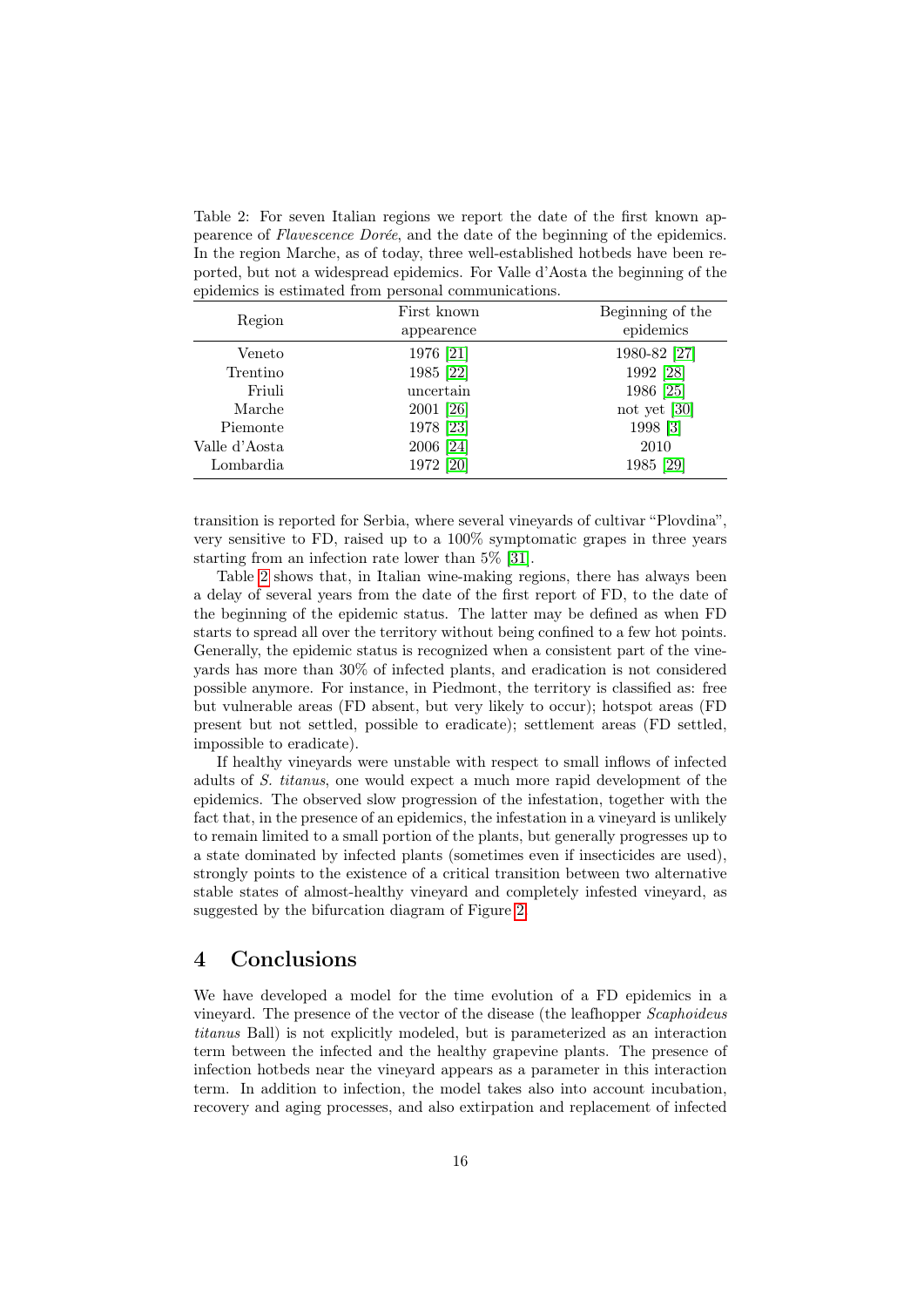

<span id="page-16-0"></span>Figure 6: Comparison between observed data (dots) and the model (lines) for different values of the parameter  $q$ . In panels  $(A)$ ,  $(C)$  the dots represent the observed density of infected plants in an experimental vineyard, the lines are the I compartment. In panels  $(B)$ ,  $(D)$  the dots represent the observed density of symptomless plants, the lines are the sum of the  $S$  and  $L$  compartments. In panels (A), (B) the numerical solution starts in 2009, and uses the q (ha<sup>2</sup>plants<sup>-2</sup>Y<sup>-1</sup>) and  $\varepsilon$  (plants ha<sup>-1</sup>) values given in the inset of panel (A). In panels (C), (D) the solution starts in 2008 and the  $q, \varepsilon$  values are given in the inset of panel (C).

plants, operated by the farmer.

The model shows that, in the presence of abundant populations of S. titanus, or, equivalently, for vineyards with high plant density, two stable equilibria are possible. One of these corresponds to a situation with just a few infected plants, where the infection is kept under control by the extirpation and replacement process. The other equilibrium corresponds to a vineyard dominated by infected plants, where extirpation and replacement is ineffective. When the strength of the hotbeds crosses a critical threshold, only the latter equilibrium survives, and the former disappears. Therefore, vineyards infected with FD may undergo an irreversible transition from a near-healthy state to a severely compromised one.

The model suggests that insecticide treatments, together with continued extirpation and replacement of infected plants, may be an effective way to recover from a severe infestation. However, the model also demonstrates that insecticides are just a stopgap measure. Without the elimination of the hotbeds, FD would not disappear from an infested vineyard, and any weakening of the treatments may precipitate the situation again. This finding calls for a proactive search and removal of any infection hotbeds as soon as the presence of FD becomes apparent in a grapevine-farming territory. These preventive measures, if successful, could avoid the need of extensive insecticide treatments on productive vineyards.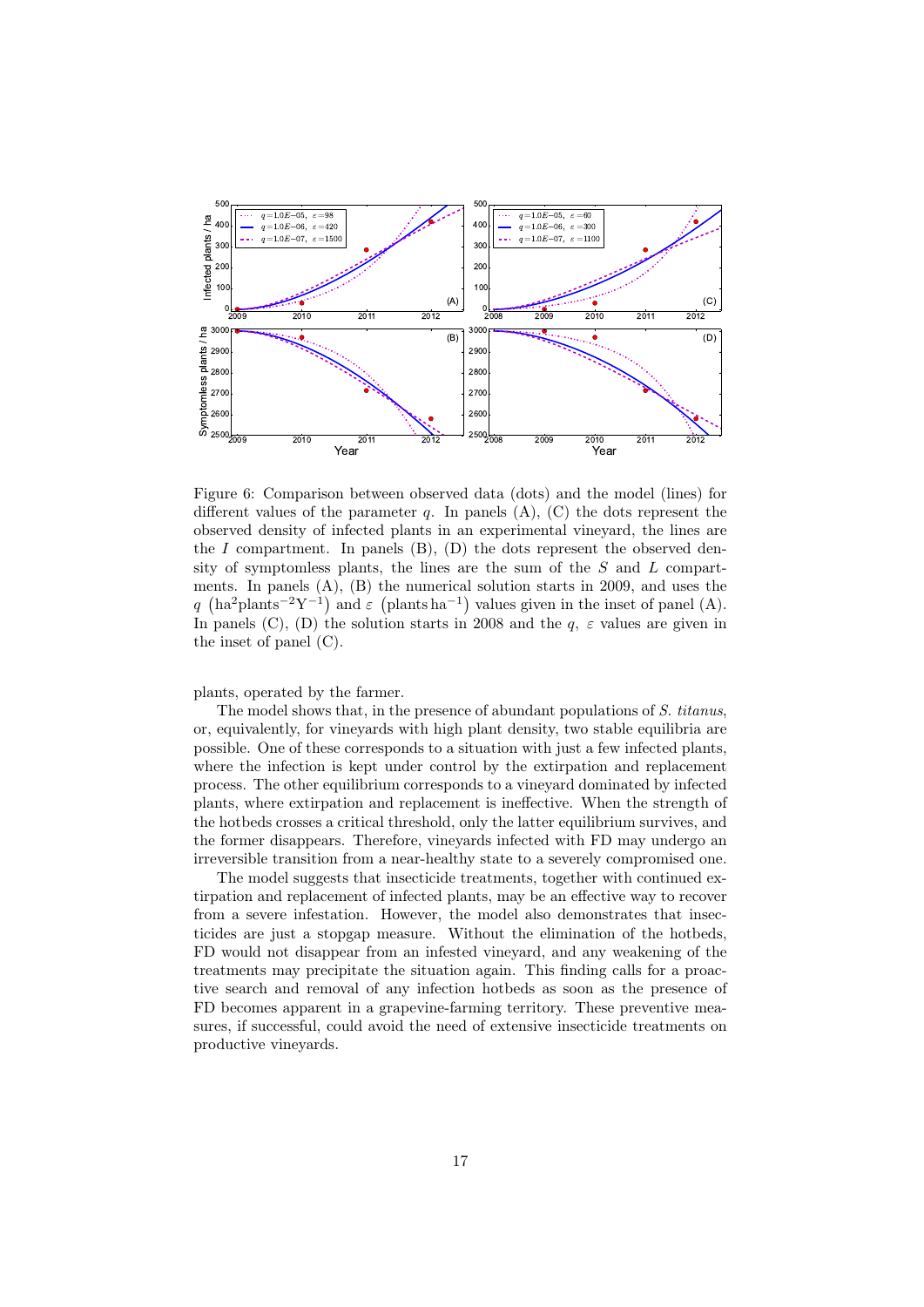#### Acknowledgements

This research was conducted within the frame of the project: "Elaborazione e stesura di un protocollo di lotta guidata alla Flavescenza dorata e al suo vettore Scaphoideus titanus nella zona di produzione dell'Asti docg", funded by "Consorzio per la tutela dell'Asti docg". We thank Jost von Hardenberg for a helpful discussion on this problem.

# <span id="page-17-0"></span>5 Appendix

#### <span id="page-17-1"></span>5.1 An estimate of the value of  $q$

As part of an experiment in the province of Cuneo (Italy), a small vineyard of 0.475 ha was monitored from 2009 to 2012. The vineyard had an initial density  $D = 3000$  plants/ha and no infected plants. Flavescence Dorée was already well established in the surrounding territory. However we lack quantitative data allowing for the estimation of the appropriate value of  $\varepsilon$ . No insecticide treatments, nor extirpation of infected plants was performed. Every year, the number of infected and simptomless plants was assessed (the red dots in Figure  $6$  (A), (C) and (B), (D), respectively). The assessment would not distinguish between healthy and latent plants, both classified as symptomless.

In order to determine a reasonable range of values of  $q$ , we apply the model [\(3\)](#page-5-0) by setting  $G = 0$  and dropping the last equation (which models the replacement of infected plants with young ones). Figure [\(6\)](#page-16-0) shows a comparison between the model results and the observed data, for several choices of the parameters q and  $\varepsilon$ . The other coefficients are those of Table [1.](#page-4-0) The density of symptomless plants is compared with the sum of the  $S$  and  $L$  compartments. The initial condition is  $S = D$ ,  $L = I = 0$ . In Figures [6](#page-16-0) (A), (B) the numerical solution starts in 2009, the last year without infected plants. In Figures [6](#page-16-0) (C), (D) the solution starts in 2008. This allows for the hypothesis that for one year all the inoculated plants remained in the latent state, or with symptoms as weak as to evade detection. In the first case,  $q \approx 10^{-6}$  ha<sup>2</sup>plants<sup>-2</sup> Y<sup>-1</sup> gives a reasonable fit of the data, while in the second a value as high as  $q \approx 10^{-5}$  ha<sup>2</sup>plants<sup>-2</sup> Y<sup>-1</sup> yields a more convincing fit. Values as low as  $q \approx 10^{-7}$  ha<sup>2</sup>plants<sup>-2</sup> Y<sup>-1</sup> also give an acceptable fit, if the initial condition refers to 2009, but should probably be ruled out, because they require unrealistically high values of  $\varepsilon$ .

#### <span id="page-17-2"></span>5.2 Boundedness and non-negativity of the solutions

For non-negative initial conditions such that  $S + L + I + G \leq \mathcal{D}$  the solutions of the model equations [\(4\)](#page-7-0) remain non-negative and bounded by  $D$  at all later times. In fact, by adding together the four equations in [\(4\)](#page-7-0), and defining the total vineyard density  $x = S + L + I + G$ , we obtain

<span id="page-17-3"></span>
$$
\dot{x} = \mathcal{D} - x - c_3 I. \tag{13}
$$

Considering I as a known function of time, we have that the solution of  $(13)$  is

$$
x(t) = \mathcal{D} + \left(x(0) - \mathcal{D} - c_3 \int_0^t e^s I(s) \, ds\right) e^{-t}.\tag{14}
$$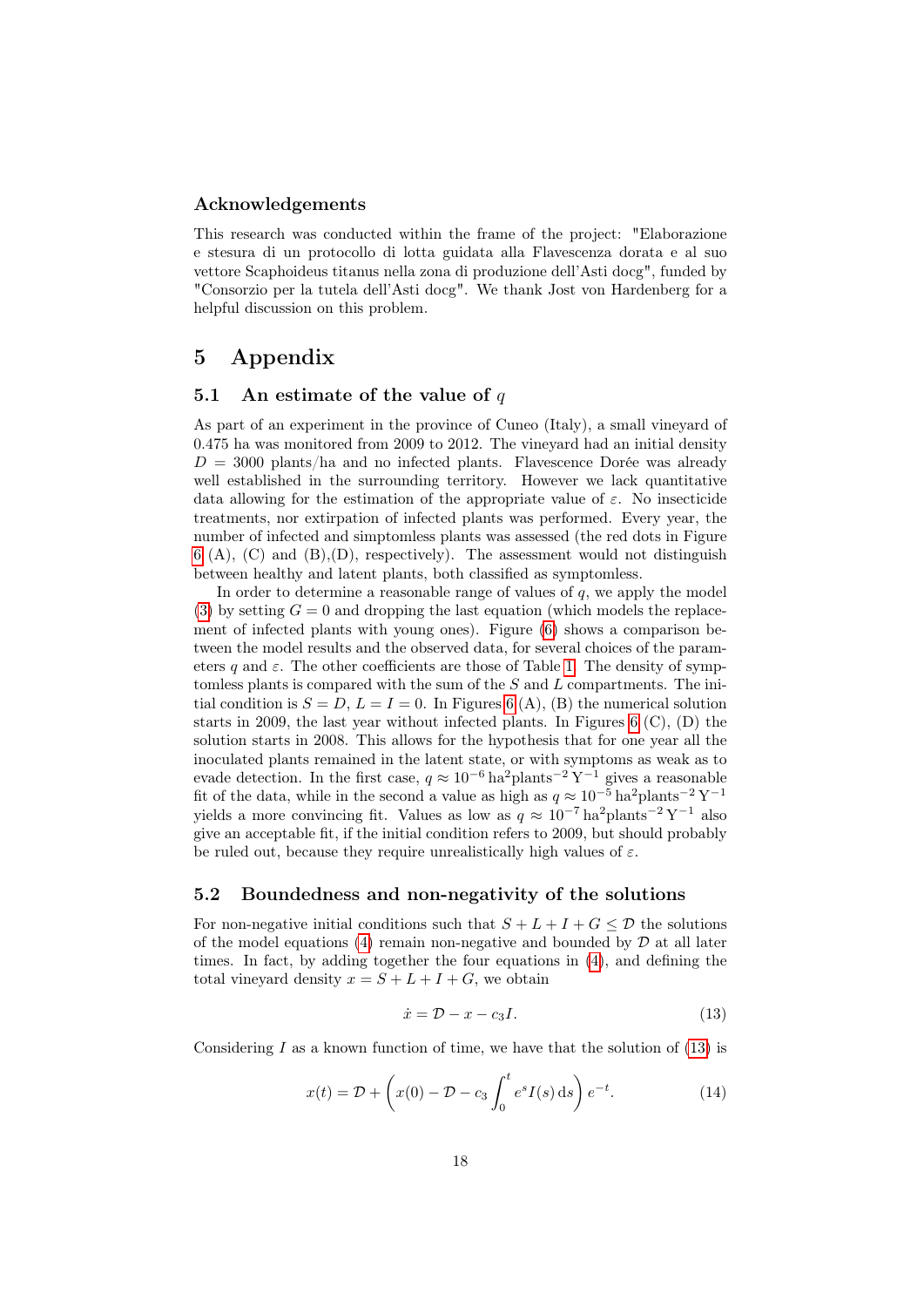This shows that, if the initial vineyard density is  $x(0) \leq \mathcal{D}$ , then, as long as I remains non-negative, it will be  $x(t) \leq \mathcal{D}$ . But if at any time t we have  $S, L, I, G \geq 0$  and  $x(t) \leq \mathcal{D}$ , then from [\(4\)](#page-7-0) we deduce  $S = 0 \Rightarrow \dot{S} \geq 0$ ,  $L = 0 \Rightarrow L \geq 0, I = 0 \Rightarrow \dot{I} \geq 0$ , and  $G = 0 \Rightarrow \dot{G} \geq 0$ . Therefore, none of the four compartments can become negative. Thus we have that  $0 \leq x(t) \leq \mathcal{D}$  at all times, which implies  $0 \leq S, L, I, G \leq \mathcal{D}$ .

#### <span id="page-18-0"></span>5.3 Determination of the equilibria of the model

By substituting the first three expressions of [\(6\)](#page-7-2) in the fourth, and then multiplying by  $c_2(I+\epsilon)^2((I+\epsilon)^2+c_4)$  we obtain that the equilibrium densities of infected plants are the non-negative roots of the fifth-order polynomial  $P(I) = \sum_{n=0}^{5} q_n I^n$ , whose coefficients are

<span id="page-18-1"></span>
$$
q_5 = c_2 (c_3 + 1) + c_1
$$
  
\n
$$
q_4 = -c_2 \mathcal{D} + 4q_5 \epsilon
$$
  
\n
$$
q_3 = c_2 (c_3 + 1) c_4 + (c_1 + c_3) (c_2 + c_4) + 4q_4 \epsilon - 10q_5 \epsilon^2
$$
  
\n
$$
q_2 = -c_2 c_4 \mathcal{D} + 2q_3 \epsilon - 2q_4 \epsilon^2
$$
  
\n
$$
q_1 = c_2 (c_3 + c_1) c_4 + 2q_2 \epsilon - 3q_3 \epsilon^2 + 4q_4 \epsilon^3 - 5q_5 \epsilon^4
$$
  
\n
$$
q_0 = -c_2 c_4 \mathcal{D} \epsilon^2 - c_2 \mathcal{D} \epsilon^4
$$
\n(15)

Recalling that  $c_1, \ldots, c_4 > 0$  and  $\mathcal{D} > 0$ , from the last equation in [\(3\)](#page-5-0) it follows that there are no equilibria with  $I \geq \mathcal{D}$  and  $S, L, G \geq 0$ . Because from [\(6\)](#page-7-2) it follows that to any non-negative root of  $P$  corresponds an equilibrium with nonnegative values for all the four compartments, then we deduce that  $\mathcal P$  cannot have real roots larger than D.

Note that the coefficients  $q_5, \ldots, q_0$  are polynomials in  $\epsilon$ . We observe that, for any given  $\mathcal{D}$ , there are sufficiently small values of  $\epsilon$  so that the coefficients of the odd powers are positive and those of the even powers are negative. Then, from Descartes' rule of signs, it follows that  $P$  has no negative roots. Hence, being an odd-degree polynomial, it must have at least one non-negative real root. In the special case  $\epsilon = 0$  then  $q_0 = 0$ , and a real root is  $I = 0$ , which yields the equilibrium [\(5\)](#page-7-1). We also observe that for any positive value of  $\epsilon$  as small as to make  $q_3, q_1 > 0$ ,  $2q_3 > q_4\epsilon$ , there exist sufficiently small values of  $D$ such that  $q_4, q_2 > 0$ . Then, from Descartes' rule of signs, it follows that  $P$  has one, and only one positive root.

An extensive numerical exploration for reasonable values of the parameters has never yielded more than three positive real roots for  $P$ . Neither we found numerical evidence of limit cycles or deterministic chaos. We therefore are confident that the bifurcation diagrams shown in Figure [2](#page-6-0) determine all the qualitative dynamics of the model equations [\(4\)](#page-7-0).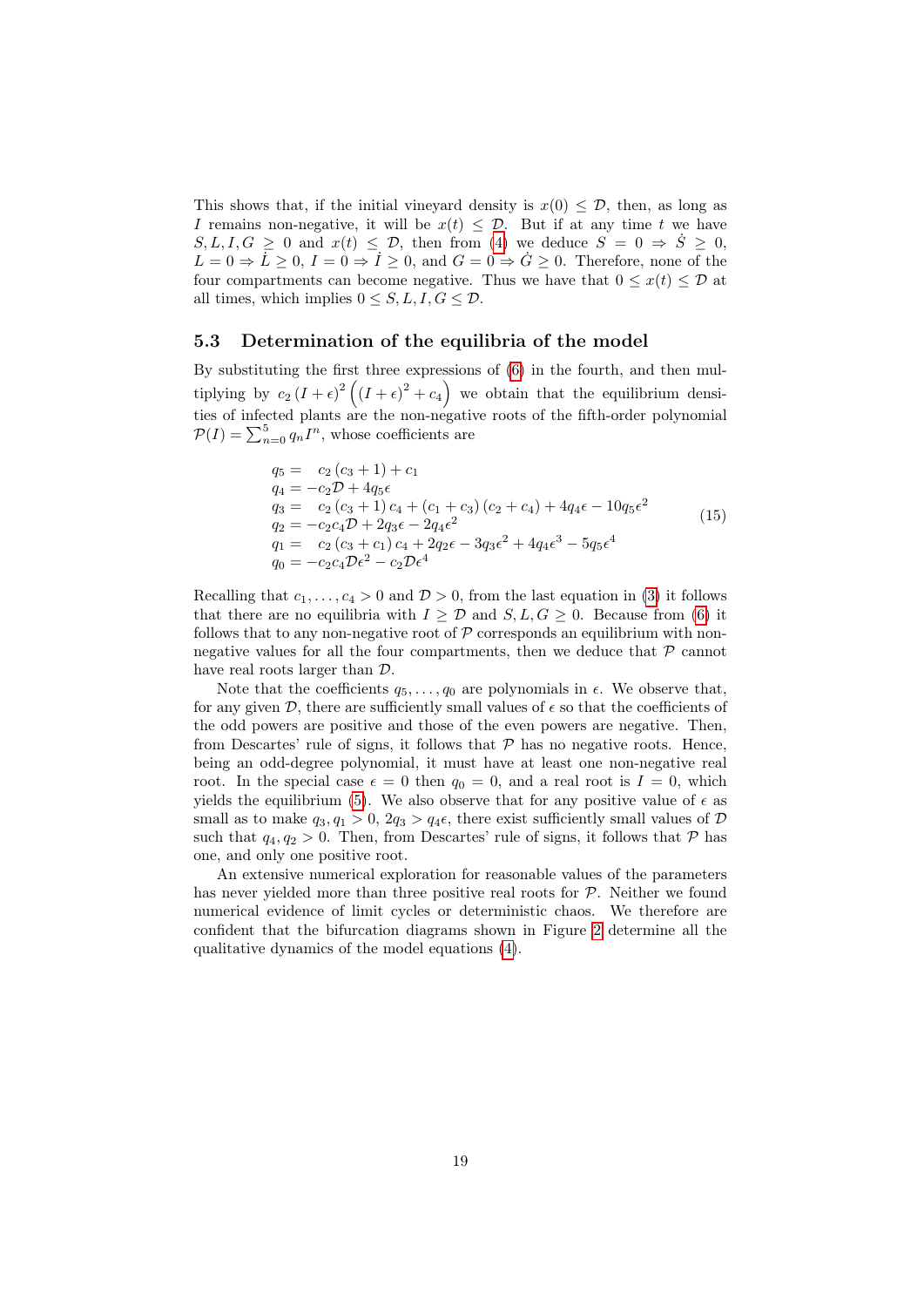## <span id="page-19-1"></span>5.4 Approximate explicit expressions for the equilibria near the state of healthy vineyard

For  $\epsilon \ll 1$ , explicit, approximate expressions for the equilibria of the model [\(4\)](#page-7-0) may be sought perturbatively, assuming an expansion of the form

$$
S(\epsilon) = \mathcal{D} + \epsilon S_1 + \epsilon^2 S_2 + \epsilon^3 S_3 + \cdots
$$
  
\n
$$
L(\epsilon) = \epsilon L_1 + \epsilon^2 L_2 + \epsilon^3 L_3 + \cdots
$$
  
\n
$$
I(\epsilon) = \epsilon I_1 + \epsilon^2 I_2 + \epsilon^3 I_3 + \cdots
$$
  
\n
$$
G(\epsilon) = \epsilon G_1 + \epsilon^2 G_2 + \epsilon^3 G_3 + \cdots
$$

which represents a small correction upon the healthy vineyard equilibrium. The perturbative analysis reveals that  $S_1 = L_1 = I_1 = G_1 = 0$ . That is, weak hotbeds at first perturbative order have no effect on a healthy vineyard. The second and higher orders are non-zero, and the information that they carry is best conveyed by using Padé approximants. The (2,1) Padé approximation of the equilibrium computed with the perturbative expansion up to the third order is the following

<span id="page-19-0"></span>
$$
S(\epsilon) = \mathcal{D} - \frac{(c_2c_3 + c_4(c_1 + c_2 + c_3(c_2 + 1)))}{c_2c_4(c_1 + c_3 - 2\epsilon \mathcal{D})}\epsilon^2
$$
  
\n
$$
L(\epsilon) = \frac{(c_1 + c_3)\mathcal{D}}{c_2(c_1 + c_3 - 2\epsilon \mathcal{D})}\epsilon^2
$$
  
\n
$$
I(\epsilon) = \frac{\mathcal{D}}{(c_1 + c_3 - 2\epsilon \mathcal{D})}\epsilon^2
$$
  
\n
$$
G(\epsilon) = \frac{c_3\mathcal{D}}{c_4(c_1 + c_3 - 2\epsilon \mathcal{D})}\epsilon^2
$$
\n(16)

#### <span id="page-19-2"></span>5.5 Approximate position of the saddle-node bifurcation

If the vineyard's desired density D is sufficiently high, for  $\epsilon = 0$  there are three equilibria: the healthy vineyard stable node [\(5\)](#page-7-1) (with no infected plants), a saddle (with an intermediate number of infected plants), and another stable node (with a high number of infected plants). As the parameter  $\epsilon$  grows, the branch of stable nodes which passes through [\(5\)](#page-7-1) and the branch of saddles move close to each other, and meet in a saddle-node bifurcation at  $\epsilon_{fold}$  (e.g. Figure  $2(D)$  $2(D)$  for  $\mathcal{D} = 6$ ). The value of  $\epsilon_{fold}$  and of the corresponding equilibrium value of infected plants  $I_{fold}$  may be approximated with explicit expressions, as shown in Figure [3.](#page-9-0)

First we observe that for positive  $\epsilon$  and sufficiently large  $\mathcal D$  the polynomial P has one real positive root of size  $O(D)$ . The other roots, as  $D \to \infty$ , tend to the solutions of

$$
I^4 + c_4 I^2 + c_4 \epsilon^2 + \epsilon^4 = 0
$$

(where we have used the expressions  $(15)$  divided by  $D$ ). But this polynomial does not have real solutions. Therefore we conclude that for fixed  $\epsilon > 0$  and asymptotically large  $D$ , the polynomial  $P$  has only one real root, which is positive.

For  $\epsilon = 0$  the polynomial P has the root  $I = 0$ . The other equilibria are given by the solutions of

<span id="page-19-3"></span>
$$
\frac{q_5}{D}I^4 - c_2I^3 + \frac{q_3}{D}I^2 - c_2c_4I + \frac{c_2c_4(c_1 + c_3)}{D} = 0
$$
\n(17)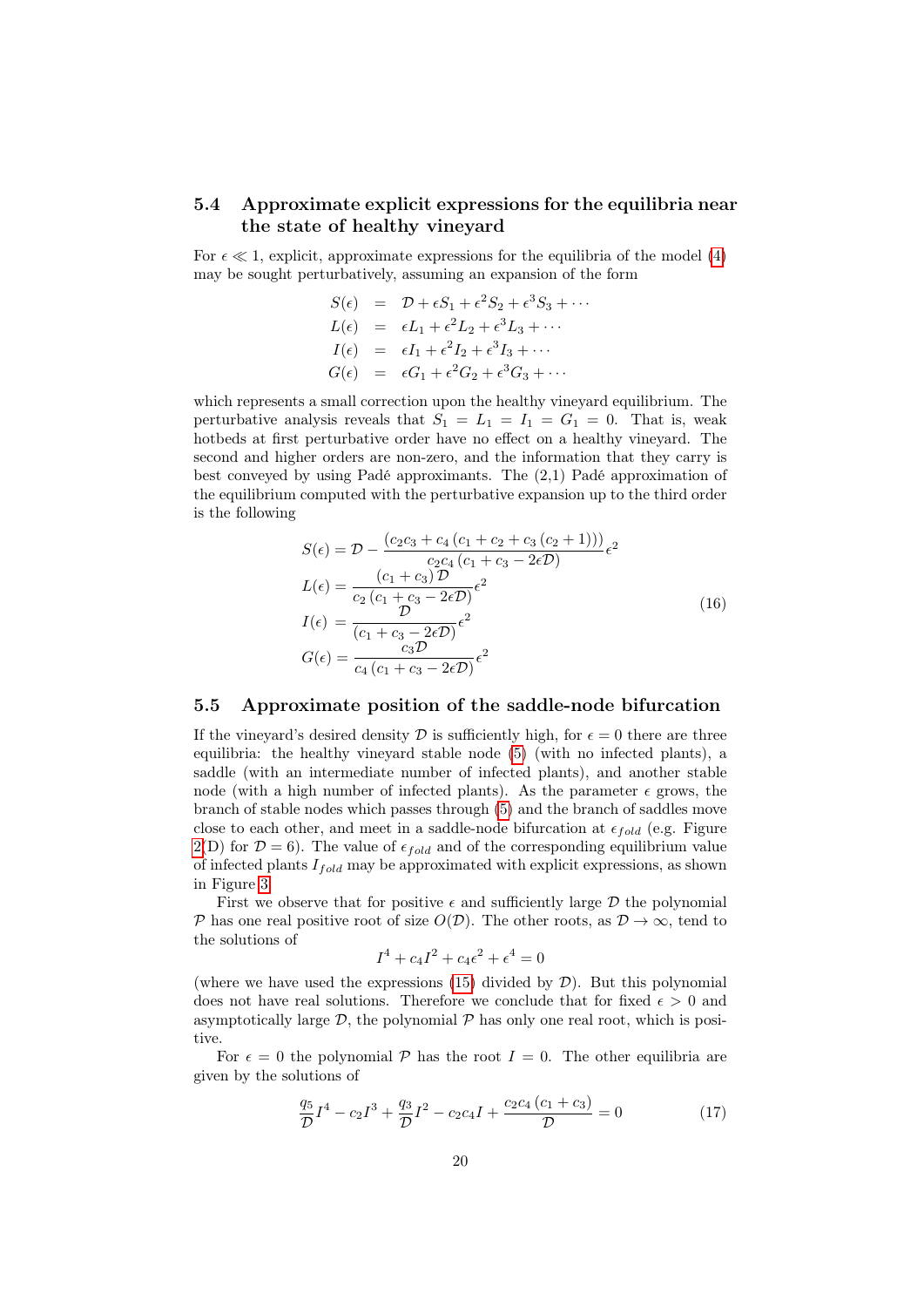where  $q_5, q_3, q_1$  are given by [\(15\)](#page-18-1) with  $\epsilon = 0$ . For  $\mathcal{D} \to \infty$  one of the solutions of [\(17\)](#page-19-3) approaches zero. Therefore it may be approximated by neglecting the terms of order higher than the first, yielding

<span id="page-20-7"></span>
$$
I|_{\epsilon=0} \approx \frac{c_1 + c_3}{\mathcal{D}}.\tag{18}
$$

For  $0 \leq \epsilon \leq \epsilon_{fold}$ , a smooth family of equilibria connects the equilibrium corresponding to  $(18)$  to the healthy vineyard equilibrium  $(5)$ , changing stability at  $\epsilon_{fold}$ . But for  $\mathcal{D} \to \infty$  it must be  $\epsilon_{fold} \to 0$  because for large  $\mathcal{D}$  and positive  $\epsilon$ ,  $P$  has only one real solution. Thus, if the family of equilibria is a smooth curve, asymptotically for large D, it must be  $0 < I_{fold} < I|_{\epsilon=0}$  and  $\epsilon_{fold} \propto I_{fold}$ . We have verified numerically for a large number of values of  $c_1$ ,  $c_3$  and  $\mathcal{D}$ , that

$$
I_{fold} = \epsilon_{fold} = \frac{I|_{\epsilon=0}}{4}
$$

is a very good approximation for the position of the saddle-node bifurcation, except for the values of D so low that for  $\epsilon = 0$ , P has only the real root  $I = 0$ (e.g. the case  $\mathcal{D} = 4.5$  in Figure [2\(](#page-6-0)D)).

## References

- <span id="page-20-0"></span>[1] Malembic-Maher S., Salar P., Carle P. and Foissac X., 2009. Ecology and taxonomy of Flavescence dorée phytoplasmas: the contribution of genetic diversity studies. Progrès Agricole et Viticole, 2009, Hors Série-Extended abstracts 16th meeting of ICVG, Dijon, France, 31 Aug.-4 Sept. 2009, pp. 132-134.
- <span id="page-20-2"></span>[2] Osler R., Zucchetto C., Carraro L., Frausin C., Pavan F., Vettorello G., Girolami V., 2002. Trasmissione di flavescenza dorata e legno nero e comportamento delle viti infette. L'Informatore Agrario 19: 61-65.
- <span id="page-20-1"></span>[3] Morone C., Boveri M., Giosuè S., Gotta P., Scapin I., Marzachì C., 2007. Epidemiology of Flavescence dorée in vineyards in Nortwestern Italy. Phytopathology 97: 1422-1427.
- <span id="page-20-3"></span>[4] Bonfils J., Schvester D., 1960. Les Cicadelles (Homoptera Auchenorrhyncha) dans leur rapports avec la vigne dans le sud-ouest de la France. Annales Epiphyties 11: 325-336.
- <span id="page-20-4"></span>[5] Vidano C., 1964. Scoperta in Italia dello Scaphoideus littoralis Ball cicalina americana collegata alla "Flavescence dorée" della vite. L'Italia Agricola 101: 1031-1049.
- <span id="page-20-5"></span>[6] Bressan A., Larrue J., Boudon-Padieu E., 2006. Patterns of phytoplasmainfected and infective Scaphoideus titanus leafhoppers in vineyards with high incidence of Flavescence dorée. Entomologia Experimentalis et Applicata 119: 61-69.
- <span id="page-20-6"></span>[7] Bressan A., Spiazzi S., Girolami V., Boudon-Padieu E. 2005. Acquisition efficiency of Flavescence dorée phytoplasma by Scaphoideus titanus Ball from infected tolerant of susceptible grapevine cultivars or experimental host plants. Vitis 44: 143-146.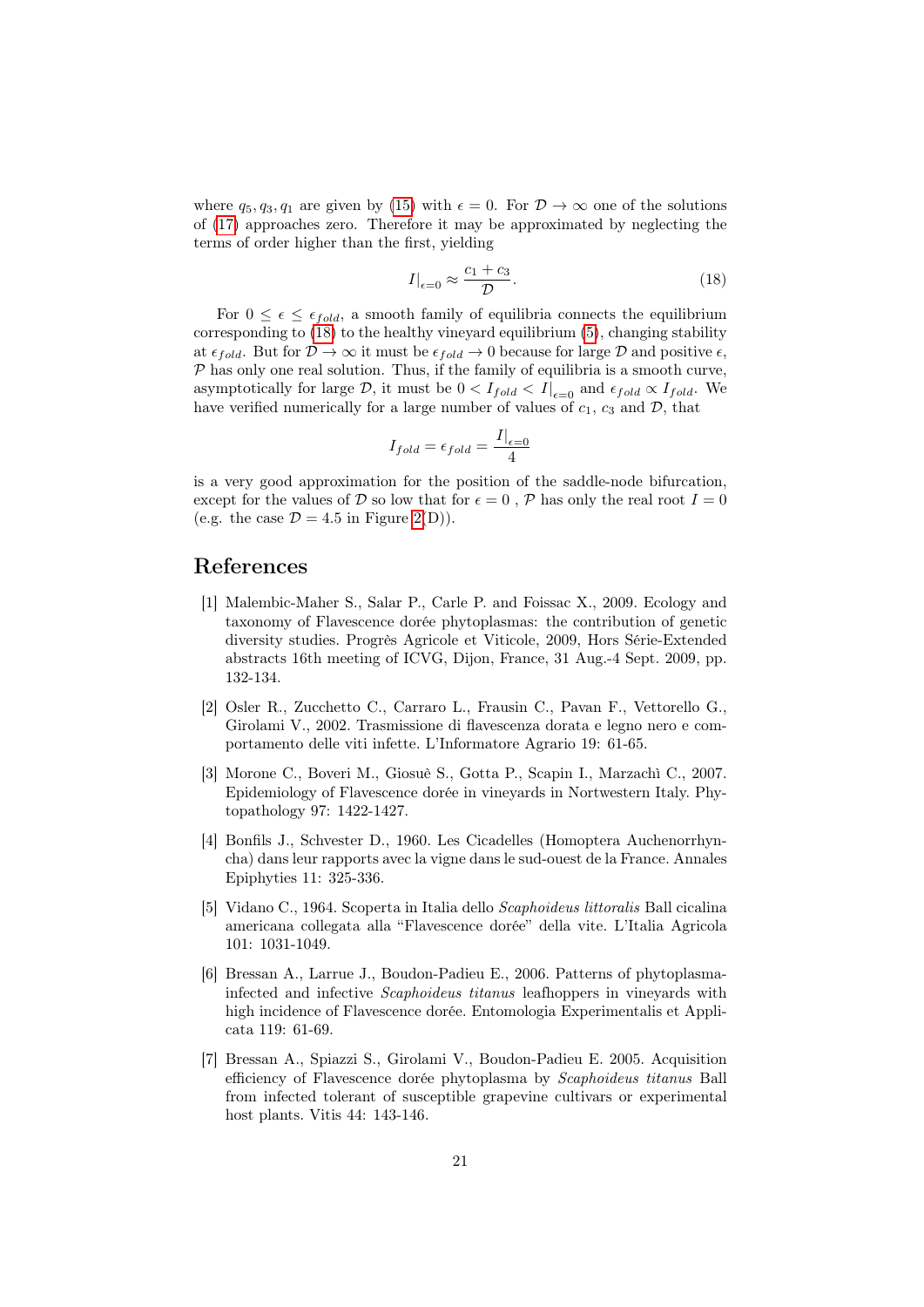- <span id="page-21-1"></span>[8] Alma A., Bosco D., Danielli A., Bertaccini A., Vibio A., Arzone A., 1997. Identification of phytoplasmas in eggs, nymphs and adults of Scaphoideus titanus Ball reared on healthy plants. Insect Molecular Biology 6: 115-121.
- <span id="page-21-2"></span>[9] Filippin L., Jovic J., Cvrkovic T., Forte V., Clair D., Tosevski I., Boudon-Padieu E., Borgo M., Angelini E., 2009. Molecular characteristics of phytoplasmas associated with Flavescence dorée in clematis and grapevine and preliminary results on the role of Dictyophara europaea as a vector. Plant Pathology 58: 826-837.
- <span id="page-21-3"></span>[10] Zorloni A., Casati P., Quaglino F., Bulgari D., Bianco P.A., 2008. Incidenza del fenomeno del "recovery" in vigneti della Lombardia. Petria 18: 388-390.
- <span id="page-21-4"></span>[11] Galetto L., Roggia C., Marzachi C., Alma A., Bosco D., 2009. Acquisition of Flavescence dorée phytoplasma by Scaphoideus titanus from recovered and infected grapevines of Barbera and Nebbiolo cultivars. Progrès Agricole et Viticole, 2009, Hors Série-Extended abstracts 16th meeting of ICVG, Dijon, France, 31 Aug.-4 Sept. 2009, pp. 170-171.
- <span id="page-21-5"></span>[12] Pavan F., Mori N., Bigot G., Zandigiacomo P., 2012. Border effect in spatial distribution of Flavescence dorée affected grapevines and outside source of Scaphoideus titanus vectors. Bulletin of Insectology 65 (2): 281-290.
- <span id="page-21-6"></span>[13] Lessio F. Tota F., Alma A. Tracking the dispersal of Scaphoideus titanus Ball from wild to cultivated grapes: use of a novel mark-capture technique. Bulletin of Entomological Research. DOI 10.1017/S0007485314000030.
- <span id="page-21-7"></span>[14] Maggi F., Marzachì C., Bosco D., 2013. A Stage-Structured Model of Scaphoideus titanus in Vineyards. Environmental Entomology, 42 (2): 181- 193.
- <span id="page-21-8"></span>[15] Lessio F., Albertin I., Lombardo D.M., Gotta P., Alma A., 2011a. Monitoring Scaphoideus titanus for IPM purposes: results of a pilot-project in Piedmont (NW Italy). Bulletin of Insectology 64: 269-270.
- <span id="page-21-9"></span>[16] Lessio F., Borgogno Mondino E., Alma A., 2011b. Spatial patterns of Scaphoideus titanus (Hemiptera: Cicadellidae): a geostatistical and neural network approach. International Journal of Pest Management 3: 205-216.
- <span id="page-21-0"></span>[17] Chuche J., Thiéry D., 2014. Biology and ecology of the Flavescence dorée vector Scaphoideus titanus: a review. Agronomy for Sustainable Development. DOI 10.1007/s13593-014-0208-7.
- <span id="page-21-10"></span>[18] Schvester D., Carle P., Moutous G., 1969. Nouvelles données sur la transmission de la Flavescence dorée de la vigne par Scaphoideus littoralis Ball. Annales de Zoologie et Écologie Animal 1(4): 445-465.
- <span id="page-21-11"></span>[19] Y. A. Kuznetsov, 1995. Elements of applied bifurcation theory. Applied Mathematcal Sciences, 112, II edition. Springer-Verlag, New York.
- <span id="page-21-12"></span>[20] Belli G., Fortusini A., Osler R., Amici A., 1973. Presenza di una malattia del tipo "flavescence dorée" in vigneti dell'Oltrepò pavese. Rivista di Patologia Vegetale 9(suppl.): 50-56.